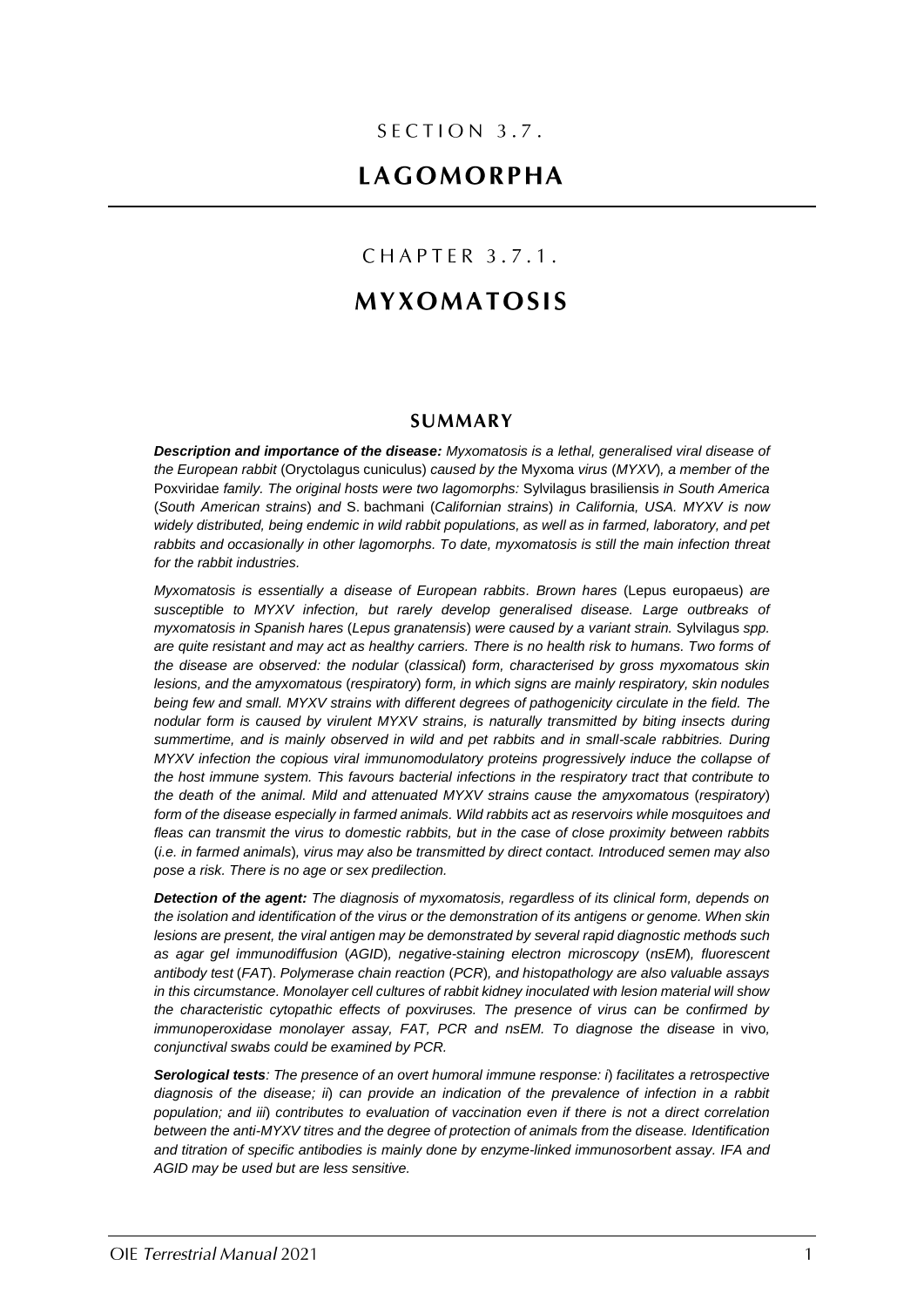*Requirements for vaccines: Modified live virus vaccines prepared from fibroma virus or modified/deleted myxoma virus strains are available for immunisation of rabbits.*

## A. INTRODUCTION

#### Description and impact of the disease  $\mathbf{1}$

Myxomatosis is a major viral disease of wild and domestic European rabbits (*Oryctolagus cuniculus*). The natural hosts are two leporides: *Sylvilagus brasiliensis* in South America and *S. bachmani* in California, USA (Fenner, 1994) in which the viral strains produce only a benign fibroma. Following deliberate introductions into Australia and Europe as a biological control for wild European rabbits, *Myxoma* virus (MYXV) is now widely distributed, is endemic in wild rabbit populations, and can spill over into farmed, laboratory and pet rabbits (Fenner & Fantini, 1999). European brown hares (*Lepus europeus*) may rarely develop generalised disease (Fenner & Ratcliffe, 1965). However, a new cross-species jump of MYXV has been suggested in both Great Britain and Spain, where European brown hares (*Lepus europaeus*) and Iberian hares (L. granatensis), respectively, were found dead with lesions consistent with those observed in myxomatosis (Garcia-Bocanegra *et al*., 2019). A new genetic variant of MYXV, referred to as MYXV Toledo or ha-MYXV, was detected in the tissues of *L. granatensis* (Agueda-Pinto *et al.,* 2019; Dalton *et al.,* 2019).

Wild rabbits act as reservoirs, and insects (mainly mosquitoes and fleas but also midges and lice) can transmit the virus to domestic rabbits. Where there is close proximity between rabbits (i.e. in farmed animals), virus may also be transmitted by direct contact. MYXV is shed in ocular and nasal secretions or from skin lesions and it is also potentially present in semen and genital secretions. There is no age or sex predilection.

Two forms of the disease are observed: the nodular (classical) form and the amyxomatous (respiratory) form. Nodular myxomatosis is naturally transmitted by biting insects and mainly observed in wild and pet rabbits and in small-scale rabbitries. It is characterised by florid skin lesions and severe immune dysfunction, accompanied by supervening bacterial infections of the respiratory tract. After infection with a highly virulent strain, the first clinical sign is a lump at the site of infection, which increases in size, becomes protuberant and ulcerates. An acute blepharoconjunctivitis and an oedematous swelling of the genital area gradually develop. The secondary skin lesions appear on about the sixth or the seventh day (Fenner, 1994). Death usually occurs between the 8th and 15th day post-infection. After infection with milder or low virulent strains, the same clinical signs evolve more slowly and are less severe, and in surviving animals, the lesions progressively heal. The mortality rate fluctuates between 20 and 100% according to the grade of virulence of the viral strain. Secondary bacterial infections (in particular *Pasteurella* sp. and *Bordetella* sp.) are typical in rabbits that survive longer than 10–14 days after infection and may be the major cause of death in rabbits infected with subacute strains of MYXV. The clinical signs of amyxomatous myxomatosis are mainly respiratory and ocular (swollen eyelids, blepharoconjunctivitis and rhinitis) with fewer and smaller cutaneous lesions. Perineal oedema is also present. The amyxomatous form is regarded as more significant for farmed rabbits and it is considered an adaptation to contact transmission in the absence of vectors, presumably via respiratory and conjunctival secretions, as direct contact is needed for transmission. The clinical expression by amyxomatous viruses appears to depend on the presence of bacterial pathogens such as *Pasturella multocida* (Marlier *et al.,* 2000). So far, this form is commonly reported in countries with substantial rabbit meat production.

#### Nature and classification of the pathogen 2.

MYXV is a poxvirus (family Poxviridae; subfamily Chordopoxvirinae; genus *Leporipoxvirus*) first isolated from laboratory rabbits in Uruguay in 1898. The MYXV DNA encodes about 170 genes, among which approximately 70 encode immunomodulatory and host interactive factors that are involved in subverting the host immune system and other anti-viral responses. Prototype strains of virus deriving from the Australian and European outbreaks have been designated that characterise the various virulence grades (from grade I to grade V) as determined in laboratory rabbits (Fenner & Ratcliffe, 1965). The MYXV Toledo/ha-MYXV isolate from hares in Spain is a recombinant strain, characterised by an insertion of four novel poxviral genes towards the 3' end of the negative strand of its genome (Agueda-Pinto *et al.,* 2019; Dalton *et al.,* 2019).

#### Zoonotic potential and biosafety and biosecurity requirements 3.

There is no known risk of human infection with MYXV. Biocontainment measures should be determined by risk analysis as described in Chapter 1.1.4 *Biosafety and biosecurity: Standard for managing biological risk in the veterinary laboratory and animal facilities.*

#### 4. **Differential diagnosis**

Clinical signs of classic myxomatosis are fairly clear-cut, although bacterial upper respiratory tract infections and bacterial conjunctivitis/keratoconjunctivitis can cause confusion and misdiagnosis. Rabbit fibroma virus (RFV, formerly Shope fibroma virus) produces a simple fibromatous local lesion that should be distinguished from MYXV.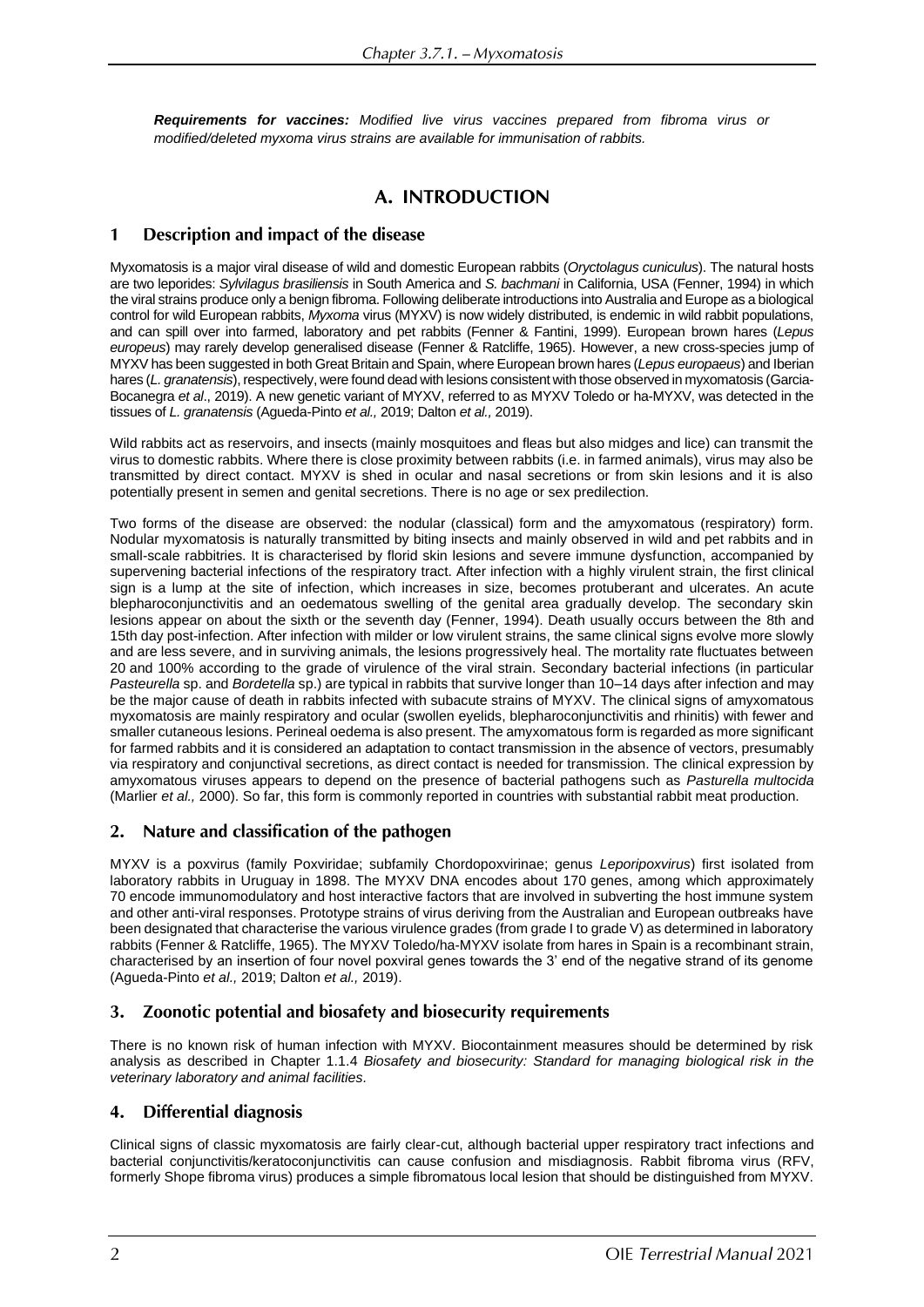# **B. DIAGNOSTIC TECHNIQUES**

As the signs of the disease become less distinct with the attenuation of virus strains, the submission of samples for laboratory diagnosis becomes more important. Moreover, the expression of ectodermotropism is reduced for amyxomatous MYXV strains, so that the clinical diagnosis of the amyxomatous form is clearly more difficult than for the classical one. The different techniques available vary in their ability to detect MYXV in typical myxomatous lesions, oedema of the eyelids or genital oedema. Nevertheless, the diagnosis of attenuated typical myxomatosis or of atypical (amyxomatous) forms usually requires viral identification. In addition to classical methods i.e. the isolation of the virus by inoculation of sensitive cell lines such as the RK-13 (rabbit kidney) cell line and identification of the virus by immunological methods, nowadays, the MYXV is easily and quickly identified by demonstration of its nucleic acid. Indeed, molecular techniques can reveal subclinical infection (e.g. by testing conjunctival swabs) and permit the differentiation of vaccine from wild field strains (Cavadini *et al.,* 2010).

|                                          | <b>Purpose</b>                          |                                                                        |                                          |                                      |                                              |                                                                                 |
|------------------------------------------|-----------------------------------------|------------------------------------------------------------------------|------------------------------------------|--------------------------------------|----------------------------------------------|---------------------------------------------------------------------------------|
| <b>Method</b>                            | Population<br>freedom from<br>infection | Individual<br>animal freedom<br>from infection<br>prior to<br>movement | Contribute to<br>eradication<br>policies | Confirmation<br>of clinical<br>cases | Prevalence<br>of infection -<br>surveillance | Immune status<br>in individual<br>animals or<br>populations<br>post-vaccination |
|                                          |                                         |                                                                        | Detection of the agent <sup>1</sup>      |                                      |                                              |                                                                                 |
| <b>nsEM</b>                              |                                         |                                                                        |                                          | $^{++}$                              |                                              |                                                                                 |
| Histopathogy<br>and<br>immunostaining    |                                         |                                                                        |                                          | $^{++}$                              |                                              |                                                                                 |
| <b>Virus isolation</b><br>(cell culture) |                                         | $\ddot{}$                                                              |                                          | $^{++}$                              |                                              |                                                                                 |
| <b>AGID</b>                              | $\ddot{}$                               | $\ddot{}$                                                              | $\ddot{}$                                |                                      |                                              |                                                                                 |
| <b>FAT</b>                               | $\ddot{}$                               | $^{++}$                                                                |                                          | $\ddot{}$                            |                                              |                                                                                 |
| <b>IPMA</b>                              | $\ddot{}$                               | $\ddot{}$                                                              |                                          | $^{++}$                              |                                              |                                                                                 |
| <b>PCR methods</b>                       | $^{++}$                                 | $^{+++}$                                                               | $^{++}$                                  | $^{+++}$                             |                                              |                                                                                 |
| Detection of immune response             |                                         |                                                                        |                                          |                                      |                                              |                                                                                 |
| <b>I-ELISA</b>                           | $++$                                    | $^{+++}$                                                               | $^{+++}$                                 | $++$                                 | $^{+++}$                                     | $^{+++}$                                                                        |
| <b>C-ELISA</b>                           | $^{++}$                                 | $^{+++}$                                                               | $^{+++}$                                 | $^{++}$                              | $^{+++}$                                     | $^{+++}$                                                                        |
| <b>IFAT</b>                              | $\ddot{}$                               | $\ddot{}$                                                              | $\ddot{}$                                | —                                    | $^{++}$                                      | $^{++}$                                                                         |
| <b>AGID</b>                              | $\ddot{}$                               | $\ddot{}$                                                              | $\ddot{}$                                |                                      | $\ddot{}$                                    | $^{++}$                                                                         |

#### Table 1. Test methods available and their purpose

Key:  $+++$  = recommended for this purpose;  $++$  recommended but has limitations;

 $+$  = suitable in very limited circumstances;  $-$  = not appropriate for this purpose.

nsEM = negative staining electron microscopy; AGID = Agar gel immunodiffusion; FAT = fluorescent antibody test; IPMA = immunoperoxidase monlayer assay; PCR = polymerase chain reaction; ELISA = enzyme-linked immunosorbent assay  $(I = indirect; C = competitive); IFAT = indirect fluorescent antibody test.$ 

#### Detection of the agent 1.

In the case of the classical form of the disease, MYXV identification may be attempted from skin lesions (myxoma), eyelids, genital mucosa and internal organs (lungs, liver, spleen, kidney etc.). Myxomas are excised with scissors and separated from the epidermis and superficial dermis. Tissue samples (nodular and skin tissues, portion of

<sup>1</sup> A combination of agent identification methods applied on the same clinical sample is recommended.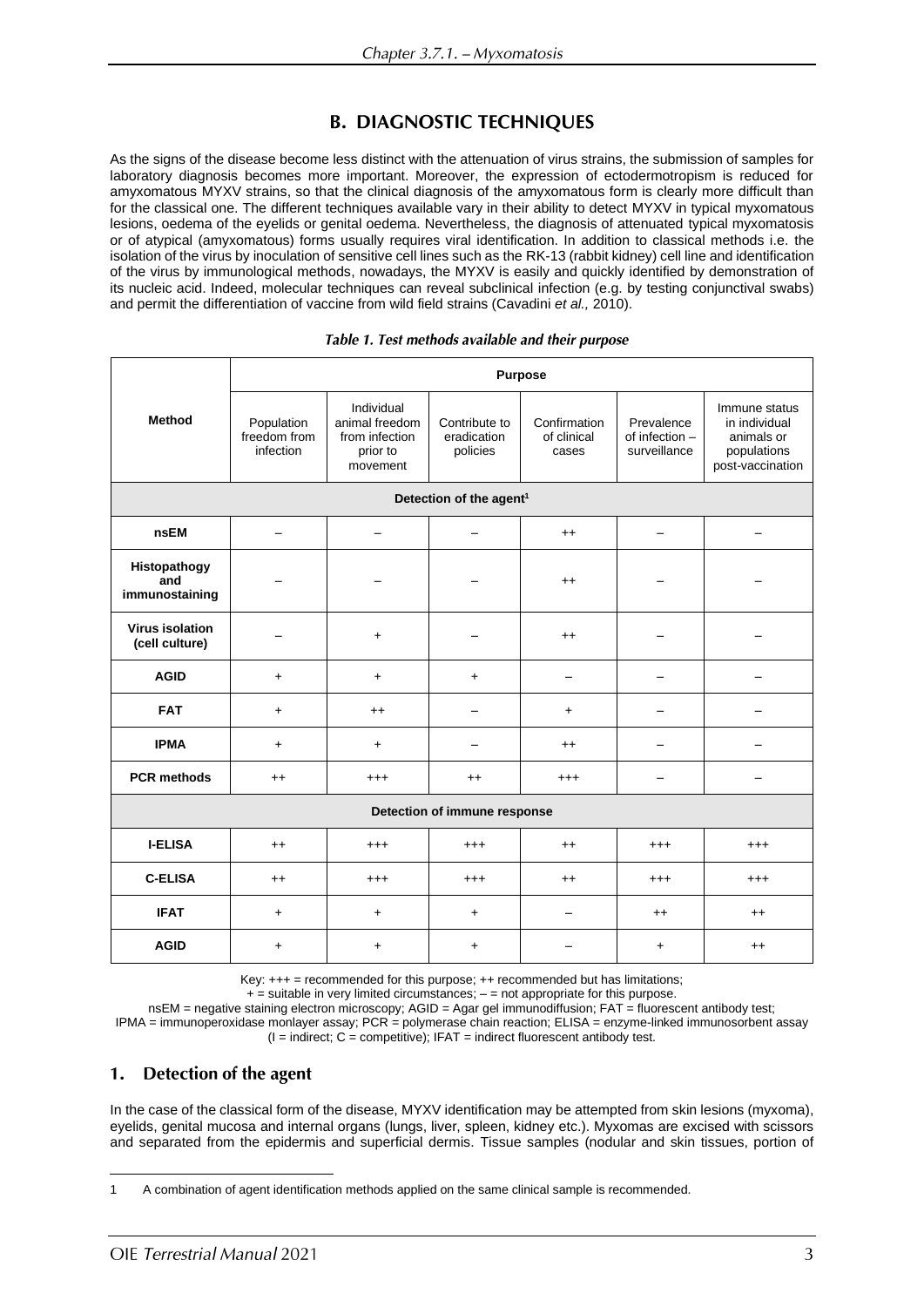organs and mucosal scrapings) are washed with phosphate-buffered saline (PBS) with antibiotics as defined below and ground or mechanically homogenised at a dilution rate of 1 g tissue/4.5–9.0 ml of PBS or sterile distilled water (dH2O). Cells are disrupted by two freeze–thaw cycles, or by ultrasonication to liberate virions and viral antigens. This suspension is centrifuged for 5–10 minutes at 1500 *g*. The supernatant fluid is used for the tests.

In the case of the amyxomatous respiratory form of the disease, nasal and conjunctival swabs and respiratory tissues (e.g. lungs) may be collected for viral identification. Swabs are put in a tube containing approximately 0.3 ml of sterile dH2O and soaked for 10–15 minutes, scraping any remaining specimen off the cotton swab directly into the dH2O with a wooden applicator stick.

#### 1.1. Electron microscopy

Negative-staining electron microscopy (nsEM) can be applied to a portion of skin lesion (myxomas), eyelid, genital mucosa as well as on conjunctival and nasal swabs and lungs. The technique (drop method) is simple and rapid to perform, giving results in 1 hour. A drop of the tissue suspension is laid on a petri dish or watch glass, and a plastic/carbon-coated 200/400-mesh copper grid (plastic-side down) is placed on drop and let absorbed for 10 minutes. Any excess liquid is then removed with filter paper and the grid is transferred on a drop of stain for approximately 30 seconds. Either a 2% aqueous solution of ammonium molybdate, pH 7.0, or 2% phosphotungstic acid (PTA), pH 7.0, may be used for staining. The excess liquid is removed with filter paper and the grid is ready for the EM examination. In a positive case, particles showing typical poxvirus morphology can be seen, however MYXV cannot be distinguished from other poxviruses (e.g. RFV) using this method.

#### 1.2. Histopathology

Histopathology of cutaneous lesions, fixed in 10% buffered formalin and embedded in paraffin, shows that the large lumps found in the skin are mainly due to an accumulation of mucinous material with destruction of the connective tissue architecture in the dermis rather than to an intense cellular proliferation (Marcato & Rosmini, 1986). The derma and epidermis are invaded by granulocytes and enlarged, stellate, reticulo-endothelial cells with a large nucleus and abundant cytoplasm, called "myxoma cells". These cells destroy the endothelium of small vessels causing extravasation of red cells; they also replicate in the spleen and lymph nodes causing complete loss of lymphocytes from both Bcell and T-cell zones. After the viraemic phase, the virus spreads throughout the body and causes genital and visceral lesions, mainly congestive with vascular damage. In the lung the lesions are of variable intensity and the characteristic epidermal lesions are also observed in the bronchial epithelium (Joubert, 1973). Microscopic lesions may vary according to the virulence of strains and the type of animals i.e. in wild vs laboratory rabbits (Best *et al.,* 2000).

Fixed tissues can be also immunostained using an avidin–biotin complex (ABC) peroxidase method. The sections are first deparaffinised in xylene and alcohol, counter-stained with haematoxylin for 1 minute and rinsed in tap water. They are then put in a methanol bath containing  $3\%$  H<sub>2</sub>O<sub>2</sub> and washed in PBS three times for 5 minutes each. To limit background interference caused by nonspecific antibody binding, the samples are incubated with normal rabbit serum for 1 hour at room temperature prior to the addition of biotin. The slides are incubated overnight in a humid chamber at room temperature with biotinylated anti-MYXV serum or monoclonal antibodies (MAbs), are washed as before and incubated again for 30 minutes at 37°C with an ABC peroxidase. The slides are then washed three times. Amino-ethylcarbazole is used as substrate. Finally, the slides are rinsed in tap water and mounted.

### 1.3. *In-vitro* cell culture

Isolation of the virus in cell culture can be accomplished using primary cultures of rabbit kidney (RK) cells, or with established cell lines, such as RK-13 and SIRC (Statens Seruminstitut rabbit cornea) but also other mammalian cell lines such as Vero (African green monkey kidney) and BGMK (buffalo green monkey kidney), in minimal essential medium (MEM) containing 2% calf serum, 300 international units (IU)/ml penicillin; 300 µg/ml streptomycin; 100 µg/ml gentamycin; 50 IU/ml nystatin (mycostatin); and 5 µg/ml amphotericin (fungizone). The inoculum consists of the supernatant fluid from homogenised skin/mucosal lesions, internal organs (lungs, liver, spleen, kidney etc.) or oculo-respiratory discharge (including conjunctival swab prepared as described above) in MEM with 2% calf serum and antibiotics. This is removed from the cell layer after 2 hours. The cell layer is washed in a small volume of medium and then replenished with maintenance medium (MEM). The cultures are incubated at 37°C in a 5% CO<sup>2</sup> atmosphere.

A cytopathic effect (CPE) typical of poxviruses (Joubert, 1973) usually develops after 24–48 hours, but with some strains, depending on their virulence, it may take up to 7 days for CPE to be observed. According to the MYXV viral strain, groups of cells with confluent cytoplasm form syncytia that vary in size from 2 to 50 or even 100 nuclei together. The nuclei of some cells change, the chromatin forming basophilic aggregations that vary in size and number and give the culture a leopard-skin appearance.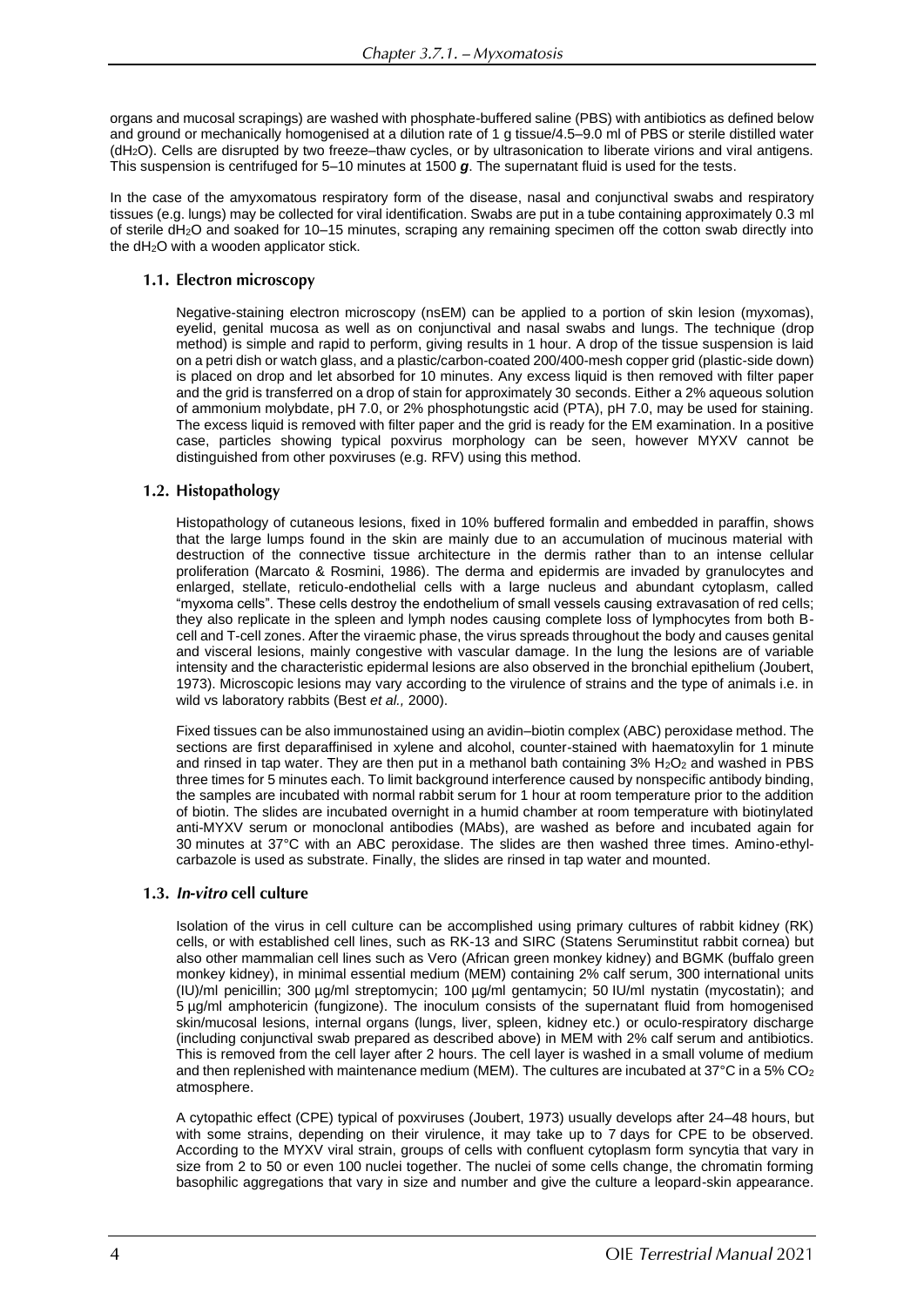Eosinophilic intracytoplasmic inclusions remain discrete, if present at all. Affected cells round up, contract and become pyknotic. They then lyse and become detached from the glass or plastic support. Later, all cells become affected, and the cell monolayer detaches completely.

RFV at first produces well-defined voluminous masses of rounded cells, which proliferate and pile up (Joubert, 1973). At the edge, cells just becoming infected show discrete nuclear changes and acidophilic cytoplasmic inclusions that are numerous at an early stage. The cell layer is destroyed after several days.

In addition to the observation of CPE, different methods can be used to confirm the viral isolation on cell culture. Including nsEM (see Section B.1.1), FAT (see Section B.1.5.2), IPMA (see Section B.1.5.4) and PCR (see Section B.1.6).

### 1.4. In-vivo culture

#### 1.4.1. Embryonated eggs

MYXV and RFV can be cultured on the chorioallantoic membrane of embryonated chicken eggs. Eleven-day-old eggs are inoculated chorioallantoically and incubated at 35°C for 3 days. In case of virus growth, specific pocks may be observed under the microscope after removing and washing the membrane.

#### 1.4.2. Animal inoculation

Rabbit intradermal inoculation is not recommended as a diagnostic tool. Its use should be limited to when it is strictly necessary to characterise the pathogenicity (virulence grade, classical or amyxomatous forms) or to distinguish RFV from MYXV. Rabbits should be of a domestic breed, weighing approximately 2 kg, unvaccinated and previously tested for the absence of specific antibodies (Joubert, 1973).

The inoculum may be the supernatant fluid from a homogenised lesion (with antibiotics) or the product of a cell culture. Between 0.1 and 0.2 ml is administered intradermally behind the ear or into the dorso-lumbar region, which has previously been depilated. The inoculum may be assayed by injecting serial dilutions in saline buffer at one site for each dilution. A primary lesion will appear at the sites within 2–5 days, followed by conjunctivitis. Using five sites for each dilution allows a 50% infective dose (ID50) to be obtained. If the animal survives, the disease can be confirmed serologically after 15 days.

#### 1.5. Antigen detection - immunolabelling techniques

### 1.5.1. Agar gel immunodiffusion (AGID)

Agar gel immunodiffusion (AGID) (Sobey *et al.,* 1966) is a qualitative test that can be used to detect both antigen and antibodies. AGID tests are simple and rapid to perform – results can be obtained within 24 hours. Agar plates are prepared with Noble agar (0.6 g), ethylene diamine tetra-acetic acid (EDTA) (2.5 g), sodium chloride (4.5 g), and distilled water (500 ml) containing thiomersal (merthiolate) at 1/100,000 dilution. For antigen detection, standard antiserum and the test sample are placed in opposing wells that are 6 mm in diameter and 5 mm apart. Another technique is to deposit a small portion of the lesion directly into the agar, 5 mm away from a filter paper disk impregnated with the antiserum. A number of lines of precipitation, usually up to three, appear within 48 hours, indicating the presence of myxoma viral antigens. Only one line forms in the presence of heterologous reactions with RFV.

### 1.5.2. Fluorescent antibody test (FAT)

Tissue cryosections fixed in methanol can be directly immunostained by incubation for 1 hour with fluorescein-conjugated anti-MYXV serum or MAbs. Specific fluorescence can be detected in the cutaneous lesions, in eyelids, lungs, spleen, liver, kidney or genital mucosa. An *in-vivo* direct immunofluorescence (DIF) test on impressions of cornea, eyelid and conjunctival cells has been described (DIF-ET) (Cancellotti *et al.,* 1986). The DIF-ET is performed by a glass slide gently pressed on the surface of the eye. In this manner the cornea, eyelid and conjunctival cells adhere to the glass and can be stained and observed.

#### 1.5.3. Indirect fluorescent antibody test (IFAT)

Indirect fluorescent antibody tests (IFAT) can be applied to cell cultures from 24 hours onwards. IFAT reveal intracytoplasmic multiplication of virus, but cannot distinguish MYXV from RFV*.* The inoculation of chicken embryo cells (trypsinised at day 11 of egg incubation) does not result in CPE, but it is useful for detecting the viral antigens by IFAT.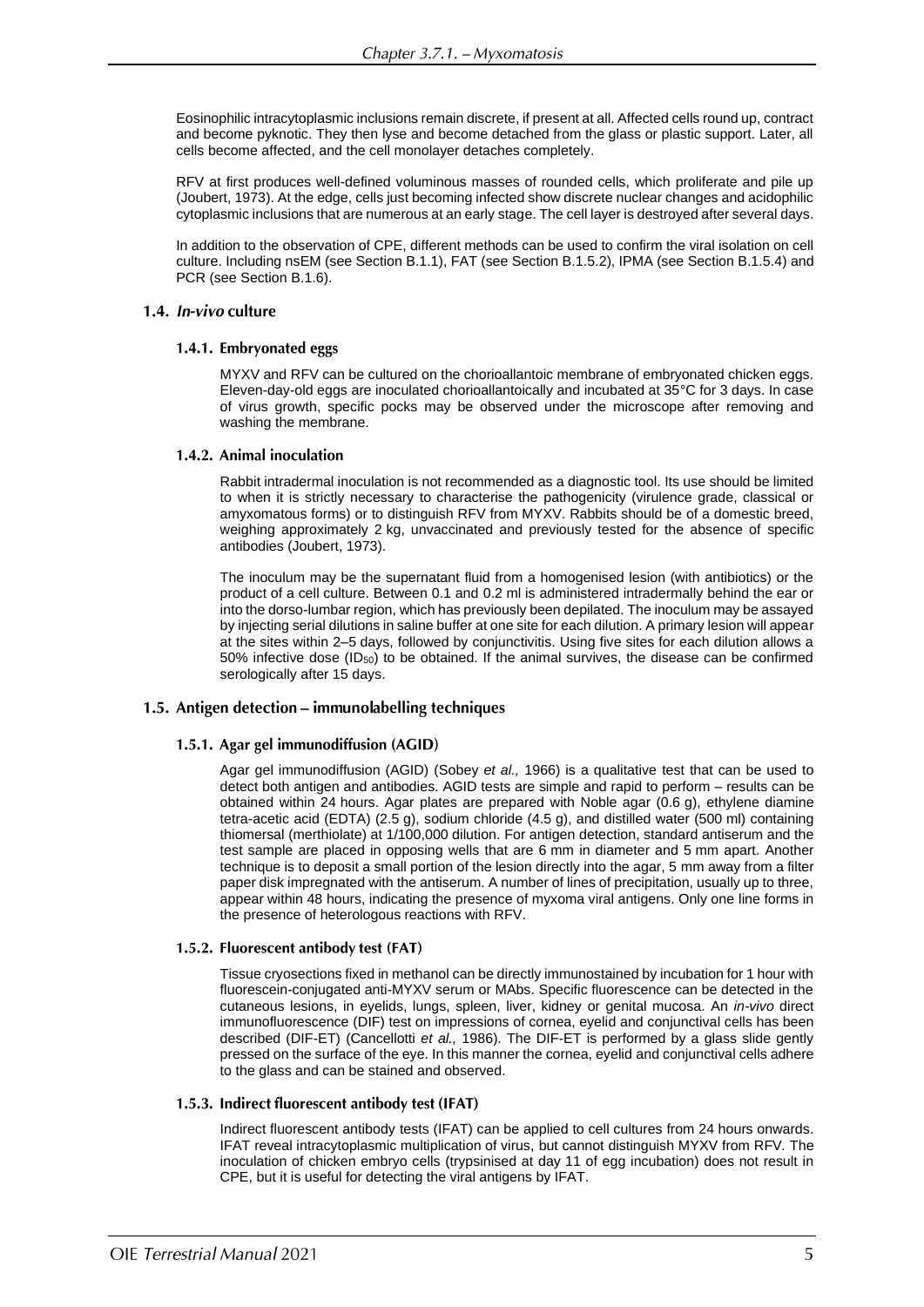#### 1.5.4. Immunoperoxidase monolayer assay (IPMA)

This test can be used to identify MYXV-infected cells. RK-13 cells are seeded on a six-well plate (see Section 2.1.1.ii). When cells are ready, the samples are inoculated one for each well, and the plate is incubated as described at Section B.2.3.1. The cells are:

- i) Fixed using a solution of cold 80% acetone for 5–10 minutes and then air dried.
- ii) Incubated with PBS with  $0.3\%$  H<sub>2</sub>O<sub>2</sub> for 10 minutes at room temperature to quench the endogenous peroxide.
- iii) Washed in PBS twice for 5 minutes each time.
- iv) Incubated for 1 hour at 37°C with pre-titrated MYXV rabbit immune serum or specific MAbs in PBS containing 1% BSA.
- v) Washed in PBS three times for 5 minutes each.
- vi) Incubated for 1 hour at 37°C with pre-titrated IgG anti-IgG rabbit or mouse horse radish peroxide conjugate (depending on species antibody used in step iv).
- vii) Washed in PBS four times for 5 minutes each.
- viii) Stained with diaminobenzidine (DAB) solution (0.05% DAB, 50 mm Tris/HCl pH 7.4, 0.01% H2O<sup>2</sup> (freshly prepared) for 10 minutes at room temperature.
- ix) Washed with running tap water for 3 minutes.
- x) Infected cells are clearly visible under an inverted microscope as brown stained cells.

#### 1.6. Molecular methods – detection of nucleic acid

Polymerase chain reaction (PCR) (Cavadini *et al.,* 2010; Kwit *et al.,* 2019) or real-time PCR (Albini *et al.,* 2012; Belsham *et al.,* 2010; Duarte *et al.*, 2014), can be used to amplify genome fragments of MYXV in diagnostic material including eyelid, ear and nasal myxomas, crusts and/or lung lesions, nasal and conjunctival swabs or semen. All these methods are also able to detect the recombinant "MYXV Toledo/ha-MYXV" strain found in the Iberian Hares (Garcia-Bocanegra *et al.,* 2019). A specific PCR method to detect this agent was set up by Dalton *et al.* (2019).

PCR and PCR-RFLPs (restriction fragment length polymorphism) can also be used to detect vaccine strains (Borghi strain and SG33 strains) (Camus-Bouclainville *et al.,* 2011; Cavadini *et al.,* 2010).

Purification of total DNA is a prerequisite for achieving optimal sensitivity. Various purification methods are commercially available and suitable for the assay. Special precautions should be taken during all steps to minimise the risk of contamination.

The procedures described here in detail are modified from those reported by Cavadini *et al.* (2010). The PCR assay consists of three successive procedures: (1) DNA extraction from the test or control sample followed by (2) PCR amplification and (3) detection of the PCR products by agarose gel electrophoresis.

#### 1.6.1. Extraction of viral DNA

- i) Homogenise ~1 g of sample (eyelid, ear and nasal myxomas, crusts and/or lung lesions) in 9 ml of PBS1X using manual or electric homogeniser, spin for 15 minutes at 4°C at low speed ~2000 *g*.
- ii) 100 µl supernatant is added to 100 µl lysis buffer (50 mM Tris/HCl, pH 8, 100 mM Na<sub>2</sub> EDTA, 100 mM NaCl, 0.5% sodium dodecyl sulphate [SDS]) plus 12 µl of proteinase K (stock 20 mg/ml, final concentration 1.2 mg/ml) and incubated for 2 hours at 45°C (modified by Stuart, 2004)
- iii) To inactivate the proteinase K, the homogenate is denatured for 10 minutes at 94°C and centrifuged at 12,000 *g* for 1 minute.
- iv) The resulting supernatant is transferred to a new tube and an equal volume of phenol:chloroform:isoamyl alcohol (25:24:1) is added, the mixture is vortexed, centrifuged for 10 minutes at 12,000 *g* and the upper phase transferred to a new tube.
- v) To precipitate the DNA, 0.1 volume of 3M sodium acetate (pH 5.2) and two volumes of absolute ethanol are added, and the mixture incubated at –20°C overnight or for shorter periods at –80°C (e.g. 20–30 minutes).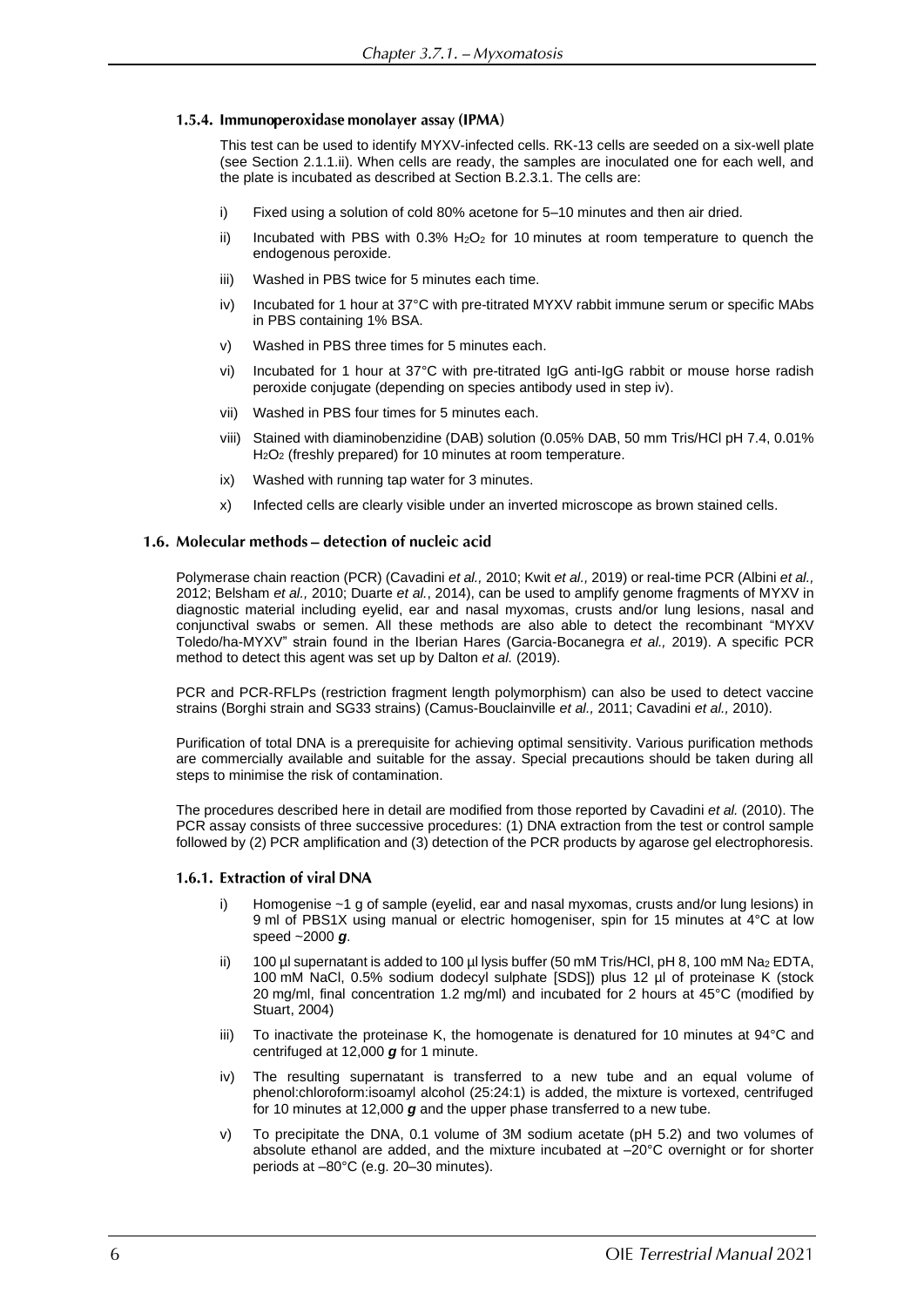- vi) Recover the precipitated DNA by centrifugation at 12,000 *g* for 5–15 minutes at 4°C.
- vii) Remove the ethanol with care and wash the pellet with 1 ml of 70% ethanol (v/v).
- viii) The dried DNA may be resuspended in 1 ml of TE buffer (10 mM Tris/Cl, pH 7.5, 1 mM EDTA) and stored at 4°C for further manipulation or at –20°C for long-term storage.
- ix) For each session a negative control (100  $\mu$ l of PBS) and a positive control (100  $\mu$ l of homogenate from a positive rabbit) should be added.

#### 1.6.2. PCR amplification and detection of Myxoma virus on agarose gel

i) Extracted DNA is amplified by PCR using primers (Cavadini *et al.,* 2010) (Table 2):

Table 2. PCR primers

| <b>Primer name</b> | <b>Primer sequence</b>                | PCR product <sup>a</sup> |
|--------------------|---------------------------------------|--------------------------|
| M071-F             | 5'-ACC-CGC-CAA-GAA-CCA-CAG-TAG-T-3'   | 67.229 nt–67.250 nt      |
| M071-R             | 5'-TAA-CGC-GAG-GAA-TAT-CCT-GTA-CCA-3' | 67.700 nt–67.677 nt      |

<sup>a</sup>First and last nucleotides of PCR products obtained with the primers indicated. The nucleotide positions refer to myxomavirus strain "Lausanne" (GenBank Accession No.: AF170726)

- ii) The PCR amplification is performed in 25 µl and the procedure and conditions are summarised in Tables 3 and 4.
- iii) For each PCR reaction a negative control (water DNase free) and a positive control (5– 10 ng of DNA previously extracted and tested from a positive rabbit) should be added.

| <b>Reagents</b>       | <b>Final concentration</b> | <b>Volumes</b>  |
|-----------------------|----------------------------|-----------------|
| <b>DNA</b>            |                            | $5 - 10$ ng     |
| Buffer 5x             | 1x                         | $5 \mu$         |
| Primer-F (20 pmol/µl) | 0.4 pmol/µl                | $0.5$ µl        |
| Primer-R (20 pmol/µl) | $0.4$ pmol/µl              | $0.5$ µl        |
| $dNTPs$ (2.5 mM each) | $0.2 \text{ }\mathrm{mM}$  | $2 \mu$         |
| BSA (1 mg/ml)         | $0.1$ mg/ml                | $2.5$ µl        |
| Taq 5U/µl             | $0.04$ U/µl                | $0.2$ µl        |
| $H2O$ DNase free      |                            | XX <sup>2</sup> |
| Final volume          |                            | $25 \mu$        |

Table 3. PCR reagents

#### Table 4. PCR conditions

| <b>Steps</b> | Temperature    | Time       | No. cycles |
|--------------|----------------|------------|------------|
| Denaturation | $95^{\circ}$ C | 5 minutes  |            |
| Denaturation | $95^{\circ}$ C | 30 seconds |            |
| Annealing    | $60^{\circ}$ C | 30 seconds | 40         |
| Extension    | $72^{\circ}$ C | 40 seconds |            |
| Extension    | $72^{\circ}$ C | 7 minutes  |            |
|              | 4°C            | $\infty$   |            |

iv) At the end of amplification 10 µl of the PCR reaction are analysed on 2% agarose gel and a positive result is indicated by the presence of a 471 bp band corresponding to a portion of M071L gene target in the positive control. If band appears in the negative control product, cross-contamination occurred during the PCR set-up and the test must be repeated.

<sup>2</sup> The volume of H<sub>2</sub>O depends of the volume of DNA used in the reaction.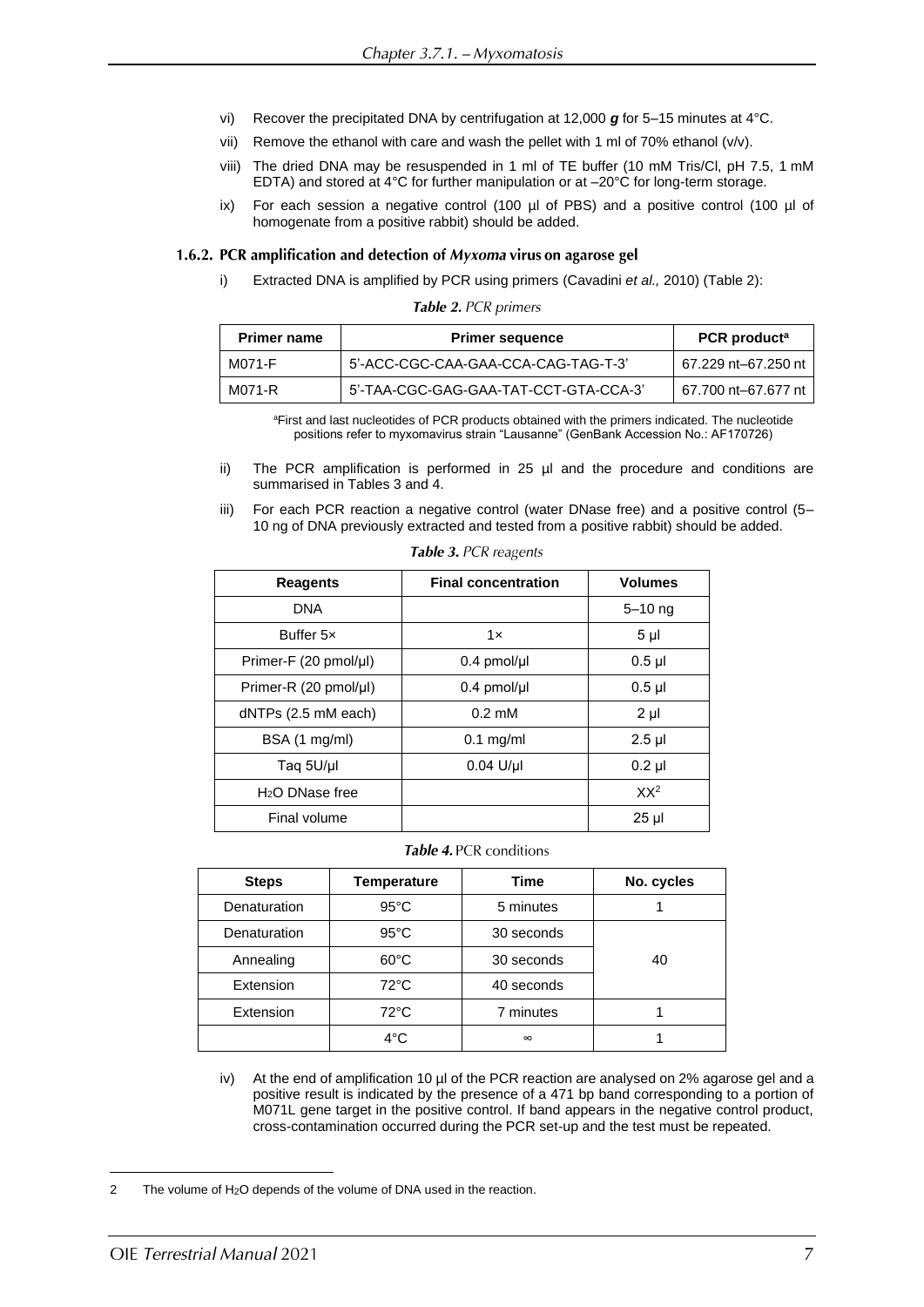### 1.6.3. PCR amplification and detection of Borghi and SG33 vaccine strains

i) To identify vaccine strains by PCR the following couple of primers are used (Cavadini *et al.,* 2010) (Table 5):

| <b>Primer names</b><br>and position      | <b>Primer sequences</b>                         | Amplicon<br>(bp) | <b>Specific</b><br>for |
|------------------------------------------|-------------------------------------------------|------------------|------------------------|
| VAX-F<br>(138,997 nt-139,021 nt)         | 5'-ACA-AGA-ATA-TAC-TAA-AGA-ATA-CCA-CG-3'        | 405              | Borghi                 |
| Borghi-R<br>(139,398 nt-139,420 nt)      | 5'-TAG-CGC-GCA-TGG-CGA-CCC-TTG-GT-3'            |                  | vaccine<br>strain      |
| VAX-F<br>(138,997 nt-139,021 nt)         | 5'-ACA-AGA-ATA-TAC-TAA-AGA-ATA-CCA-CG-3'        | 409              | <b>SG33</b>            |
| <b>SG33-R</b><br>(139,398 nt-139,419 nt) | 5'-GAC-GTG-CAT-GGC-GAC-CCT-TTT-TGC-GTG-T-<br>3' |                  | vaccine<br>strain      |

|  | Table 5. PCR primers to identify vaccine strains |
|--|--------------------------------------------------|
|--|--------------------------------------------------|

ii) The PCR amplification and analysis are set up as previously described with the difference of the annealing temperature of 56°C.

#### 1.6.4. Real-time PCR amplification method

The real-time PCR amplification method used at the OIE Reference Laboratory is the following:

i) Extracted DNA is amplified by real-time PCR using the primers and probe indicated in table 6.

| <b>Table 6.</b> Real-time PCR primers and probe |  |  |
|-------------------------------------------------|--|--|
|-------------------------------------------------|--|--|

| <b>Primer names</b><br>and position           | <b>Primer sequence</b>                        |
|-----------------------------------------------|-----------------------------------------------|
| <b>M071RT-F</b><br>$(67,528$ nt $-67,555$ nt) | 5'-TGTACATTTCATAACTCAACGTGGTAGA-3'            |
| M071RT-R<br>$(67, 611$ nt $- 67, 591$ nt)     | 5'-TTAAGATATCGGCCGCTACGA-3'                   |
| Probe<br>$(67,558$ nt $-67,587$ nt)           | 5'-FAM-TTCCTTTTGTTCTGATGATCTCCTCCACGA-BHQ1-3' |

- ii) The real-time PCR amplification is performed in 20 µl and the procedure and conditions are summarised in Tables 7 and 8.
- iii) For each run a negative control (water DNase free) and a positive control (5–10 ng of DNA previously extracted and tested from a positive rabbit) should be added.

| <b>Reagents</b>         | <b>Final concentration</b> | <b>Volumes</b>  |
|-------------------------|----------------------------|-----------------|
| <b>DNA</b>              |                            | $5 - 10nq$      |
| 2x MasterMix            | 1x                         | 10 <sub>µ</sub> |
| $MV_P$ robe (5 $\mu$ M) | 100 nM                     | $0.4$ µl        |
| M071RT-F $(20 \mu M)$   | 500 nM                     | $0.5$ µl        |
| M071RT-R (20 µM)        | 500 nM                     | $0.5$ µl        |
| MilliQ water            |                            | $6.6$ µl        |
| Final Volume            | $20 \mu$                   | 18 <sub>µ</sub> |

Table 7. Real-time PCR reagents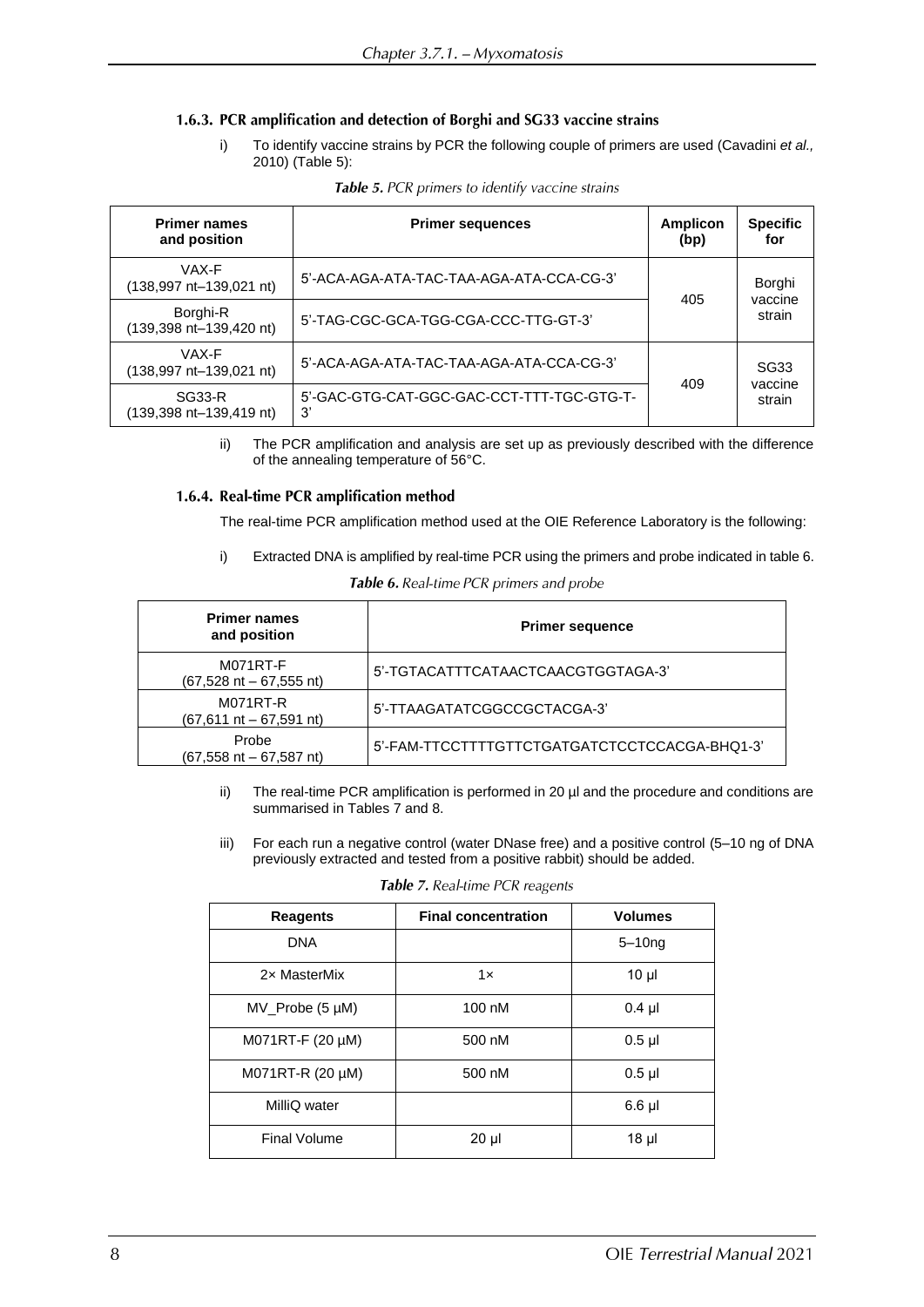| <b>Steps</b>            | Temperature    | Time       | $N^{\circ}$ cycles |  |
|-------------------------|----------------|------------|--------------------|--|
| Initial denaturation    | $95^{\circ}$ C | 30 seconds |                    |  |
| Denaturation            | $95^{\circ}$ C | 5 seconds  | 40                 |  |
| Annealing and extension | $60^{\circ}$ C | 30 seconds |                    |  |
|                         | $4^{\circ}$ C  | $\infty$   |                    |  |

Table 8. Real-time PCR conditions

iv) Expression of results: the sample is considered positive if the Ct≤36, negative if the Ct≥40. When Ct is between 36 and 40, the result is not conclusive, and the test should be repeated and/or a new sample taken.

#### **2. Serological tests**

Infection of rabbits with MYXV strains induces a strong adaptive immunological response with the production of specific antibodies of the IgM and IgG classes (Kerr, 1997). This occurs also in the cases of vaccination with live vaccine or infection with low pathogenic MYXV strains, although antibodies titres in these cases are lower than those induced by high virulent strains. IgM appears 5–6 days post-infection and usually persists for 30–40 days whereas IgG peaks at 20–30 days remaining positive in naturally infected rabbits for at least 2 years. In relation to the value of titre of the dose, IgG maternal antibodies to MYXV can be found in young rabbits up to approximately 2 months of age. As a consequence, MYXV serology is very useful for most of the purposes listed in Table 1. However, it must be considered that protection of rabbits from myxomatosis is dependent more on the cell-mediated immune response than the serum antibodies. As consequence anti-MYXV antibodies titres are not a direct indication of the level of disease protection. Finally, considering the very limited degree of genetic variation of the immuno-dominant MYXV proteins (i.e. immunodominant envelope protein – IMV – M071L) serology cannot be used for typing different field isolates of MYXV.

Numerous methods have been used to detect serum anti-MYXV antibodies, from traditional agar gel immunodiffusion to the more recent enzyme-linked immunosorbent assays (ELISAs). To date, ELISAs are preferred, for their simplicity, speed, low cost and high sensitivity and specificity. The complement fixation test (CFT) is no longer recommended because of its poor sensitivity (Gelfi *et al.,* 1999).

### 2.1. Indirect enzyme-linked immonosorbent assay (I-ELISA)

Two very similar indirect ELISAs (I-ELISA), with the antigen directly coated to the solid phase, were developed and used for MVXY serology. The results of the I-ELISA-1 described by Kerr (1997) have been compared with those obtained in neutralisation assay, whereas those obtained in the I-ELISA-2 developed by Gelfi *et al.* (1999) have been compared with indirect fluorescent antibody test (IFT) and CFT. Both ELISAs showed similar performances, consistently better than those of other serological methods.

#### 2.1.1. I-ELISA-1 (Kerr, 1997)

- i) Antigen preparation
	- a) The Lausanna (LU) strain, isolated in Brazil in 1949, is considered *de facto* as the international reference MYXV strain (ATCC code VR-115). Alternatively, considering the high degree of antigenic stability of the MYXV, a regional high virulent isolate can be used as MYXV laboratory reference. This virus should be adapted to grow *in vitro* to obtain stocks with high titres in 48–72 hours of incubation.
	- b) Virus stocks are cultured in RK-13 or SIRC cells grown in MEM supplemented with 10% calf serum, 200 units/ml penicillin and 100 µg/ml streptomycin. The foci-forming assay may be employed for the viral titration as described below. Virus stocks are aliquoted and stored frozen at –80°C.
	- c) Grow virions in RK-13 or SIRC cells in 180 cm<sup>2</sup> tissue-culture flasks using a multiplicity of infection (m.o.i.) of 0.02–0.05 (approximately 1 infectious virion each 20–50 cultured cells). Infect 6–12 flasks for each preparation leaving time to grow the virus until uniform CPE is observed.
	- d) Wash the cell monolayers twice with PBS, pH 7.2, scrape the cells from the flask and pellet by centrifugation (800 *g* for 10 minutes at 4°C).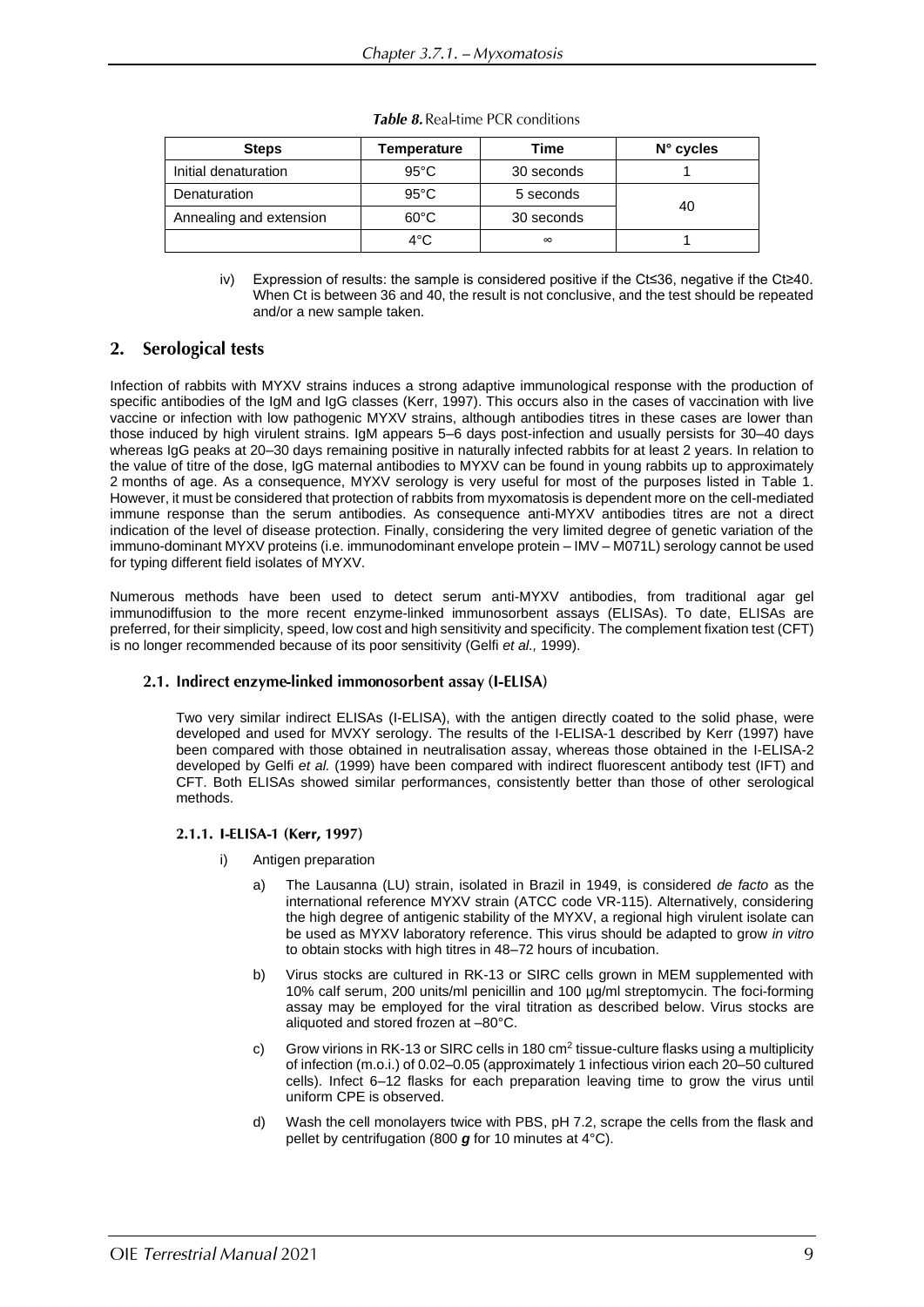- e) Resuspend pellets in 5 ml cold PBS and sonicate to release the intracellular virus. Digest the suspension with DNase1 (25  $\mu$ g/ml) and RNaseA (50  $\mu$ g/ml) at 37°C for 30 minutes with frequent agitation.
- f) Pellet the virions by centrifugation (250,000 *g*, 20 minutes at 4°C) throughout a step gradient formed by overlaying 10% of dextran T10 with the same volume of 36% of sucrose, both solutions in 10 mM Tris/HCl, pH 8.0, and 1 mM EDTA.
- g) Resuspend the pellet in cold PBS in the original volume and repeat the above pelleting step. Then, resuspend the pellet in 0.5–1.0 ml cold PBS, aliquot and store frozen at – 20°C as antigen stock.
- h) To establish the dilution at which to use the antigen in the ELISA, titrate the stock antigen against a positive reference serum to produce an optical density (OD) of 1.0 at a serum dilution of 1/100. Perform this step using the ELISA protocol given below.
- ii) Quantification of MYXV by foci-forming assay (Smallwood *et al.,* 2010)
	- a) Seed a six-well tissue culture plate with  $1/5$  of a nearly confluent  $75 \text{ cm}^2$  tissue culture flask (approximately  $2-4 \times 10^5$  cells) of CV-1 cells (African green monkey kidney fibroblast) or alternatively RK-13 cells.
	- b) Mix the cells with complete MEM to a final volume of 12 ml for seeding each of the six wells. Pipette 2 ml into each well of the plate.
	- c) Incubate at  $37^{\circ}$ C in a CO<sub>2</sub> atmosphere. When cells appear to be 80–90% confluent (usually within 20–28 hours), proceed with the infection.
	- d) Before infection, check the viral preparation for the presence of clumps. If clumps are present or suspected, sonicate the solution with one single cycle of 10–15 seconds. During the sonication, keep the tube in ice.
	- e) Make serial ten-fold dilutions of virus in complete MEM starting from  $10^{-2}$  to  $10^{-8}$ . Eliminate the media from the six-well plate and add 0.5 ml of each dilution to a single well.
	- f) Incubate the plate at  $37^{\circ}$ C a CO<sub>2</sub> atmosphere to obtain the adsorption of the virus to the cells. If a platform rocker is not available inside the incubator, every 10 minutes manually and gently rock the plate to redistribute the liquid.
	- g) After 1 hour add 1.5 ml of complete MEM to each well. Incubate 2–5 days at 37°C a CO<sup>2</sup> atmosphere.
	- h) Aspirate media from wells. Add 0.4–0.5 ml of crystal violet solution (0.1% [w/v] crystal violet dissolved in 20% ethanol) to each well, applying gently along the side of the wells to avoid removing cells.
	- i) Rock gently and incubate for up 1 hour at room temperature. Aspirate the staining and invert plates to dry the wells.
	- j) Under an inverted microscope, count foci in wells that have <100 (this should be possible for at least two consecutive wells).
	- k) Calculate the titre (FFU [foci-forming units]/ml): titre = number foci  $\times$  dilution  $\times$  2.
- iii) Production of standard laboratory reference sera

Use adult rabbits (2–3 months old) not vaccinated against myxomatosis and obtained from a farm or rabbitry free from myxomatosis.

- a) Standard positive-control sera: vaccinate for myxomatosis 3–5 rabbits. After 30 days inoculate rabbits with a virulent strain of myxomatosis (preferably use the same strain used for antigen preparation). If the virus titre is known, inoculate 100–200 plaqueforming units (PFU) in 0.1 ml using the intradermal route. On day 30 after challenge, kill the rabbits, collect the blood and produce the sera following the standard protocol.
- b) Standard negative-control sera: collect the blood from 3–5 rabbits, and produce the sera following the standard protocol.

Store aliquoted sera at –20°C.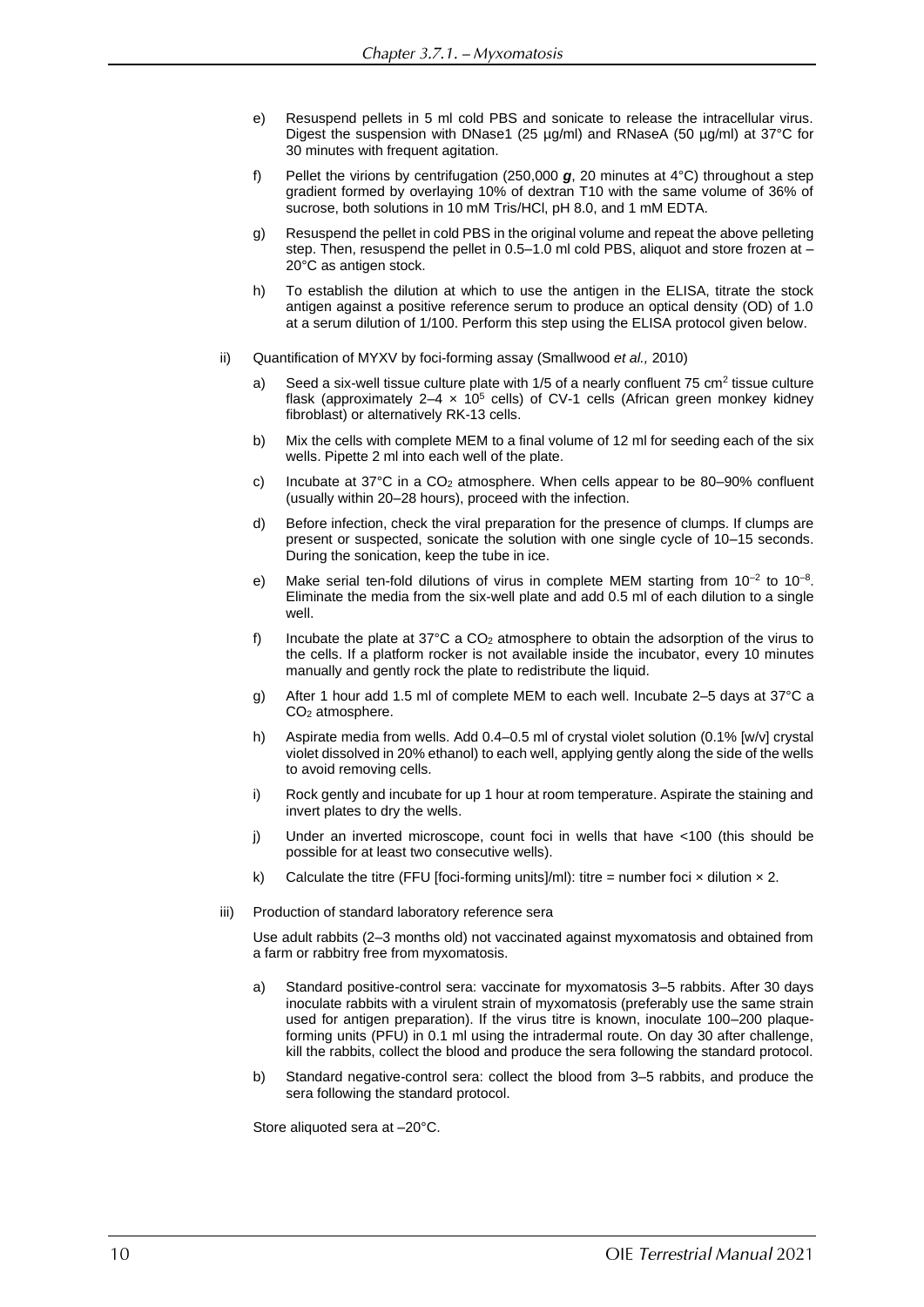iv) ELISA protocol

Use high binding ELISA plates.

- a) Coat the plate (50 µl in PBS, pH 7.2) with the antigen at the pre-determined dilution (see above) and incubate for 2 hours at 37°C.
- b) Wash the plate with 5% (w/v) skim milk powder in PBS (milk/PBS).
- c) Block the plate with milk/PBS overnight at 4°C.
- d) Distribute the sera on the plate
	- Identification of negative and positive sera: dilute 1/100 the standard and sample sera in milk PBS and add 50 µl per well. Leave two wells as blank (i.e. pipette 50 µl of milk/PBS only).
	- Determination of the serum titre: all the sera are two-fold diluted starting from 1/100 dilution directly on the ELISA plate using a multichannel pipette. Leave two wells as blank (i.e. pipette 50 µl of milk/PBS only).
- e) Incubate the plate for 2 hours at 37°C.
- f) Wash three times with PBS and 0.05% Tween 20 (PBS/Tween). Add an anti-rabbit Ig horseradish-peroxidase conjugate at the dilution suggests by the supplier in PBS/milk. Incubate for 30 minutes at 37°C.
- g) Wash the plate six times using PBS/tween. Add 100 µl of substrate (ABTS: 2,2-azinobis 3-ethylbenzthiazoline sulphonate) at 1 mg/ml plus 0,06 % hydrogen peroxide, in 0.1 M citrate phosphate buffer at pH 4.0).
- h) Incubate at room temperature for 20 minutes and read the absorbance at 405 nm using an ELISA microplate reader spectrophotometer.
- v) Interpretation of the results

Before analysing the ELISA results, subtract the mean OD value of the two blank wells from the OD value of all the sera included in the plate. After this, the OD value of the negative control serum should be lower than 0.1 OD.

- a) A serum is classified as negative when the corresponding OD value is equal to or lower than the OD value of the negative control sera plus 0.1 OD.
- b) A serum is classified as positive when the corresponding OD value is higher than the OD value of the negative serum plus 0.25 OD.
- c) A serum with OD value above the negative cut off but below the positive cut off is considered equivocal or doubtful.

In case of end point titration of positive sera, the titre corresponds to the last dilution with an OD value still positive, that is an OD equal to the OD of the negative control sera at the dilution 1/100 (always subtracted by the background value) plus 0.1 OD.

#### 2.1.2. I-ELISA-2 (Gelfi et al., 1999)

i) Antigen preparation

This step in very similar to that of I-ELISA-1 but with the following minor differences.

- a) RK-13 are grown in MEM supplemented with 2% calf serum
- b) Infected cells are scraped, pelleted by low-speed centrifugation and washed once in 20 mM Tris, 1 mM EDTA acid, 150 mM NaCl, pH 8.6 (TL20).
- c) Cells are suspended in TL20, put on ice for 90 minutes (or overnight) and homogenised in a Dounce homogeniser.
- d) After clarification of the homogenate at 1200 *g* for 10 minutes at 4°C, 7–9 ml of supernatant is layered on 2 ml of a 36% sucrose cushion in TL20 and ultracentrifuged at 200,000 *g* for 2 hours.
- e) The pellet is resuspended in TL20 buffer at approximately 0.5 ml for each tube. Determinate protein concentration using a colorimetric method (i.e. Bradford or BCA method).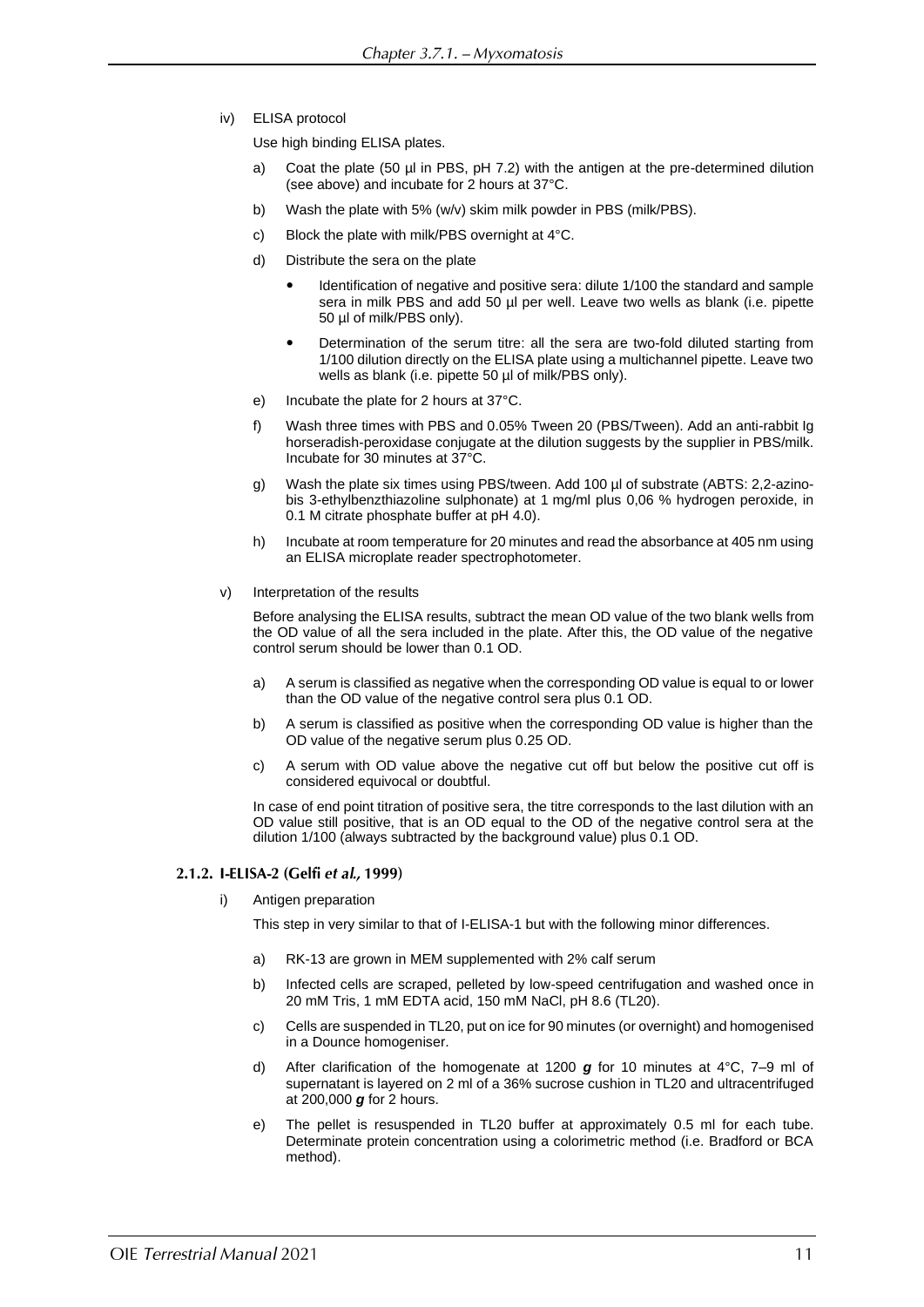ii) Production of standard laboratory reference sera

This step is identical to that described for I-ELISA-1

iii) I-ELISA method

Use high-binding ELISA plate.

- a) Coat the plate using 1 µg/ml of antigen in PBS pH 7.6 and incubate overnight at 37°C.
- b) Wash the plate three times with PBS and block the plate by incubation in 15 mg/ml gelatin in PBS for 1 hour at 37°C.
- c) Wash the plate three times in 0.1% PBS/Tween 20. Sera are serially two-fold diluted in PBS/Tween starting from the dilution 1/50. Include among the sera the negative and positive controls. Leave two wells with only PBS in place of the sera. Incubate the plate for 1 hour at 37°C.
- d) Wash the plate three times in PBS/Tween. Add a goat anti-rabbit IgG conjugated to alkaline phosphatase diluted in PBS/Tween at the dilution indicated by the supplier. Incubate the plate for 1 hour at 37°C.
- e) Wash the plate four times with PBS-Tween. Add disodium p-nitrophenyl phosphate at a concentration of 1 mg/ml in 10% diethanolamine. Keep the plate at room in the dark for 12 minutes and then stop the reaction adding 2 N NaOH. Read the absorbance values at 405 nm using an ELISA microplate reader spectrophotometer.
- iv) Interpretation of the results

Use the OD value of the negative control sera as a reference in the interpretation of the results. This value should be equivalent to the average OD value of the wells containing PBS only. The results are expressed as negative or positive at a specific serum dilution. The serum sample titre is expressed as the inverse of the highest dilution for which the OD value is greater than three times the absorbance of the control negative serum. Serum samples are considered positive starting from 1/100.

#### 2.1.3. Comments and suggestions on the use of I-ELISAs

Although considerable detail of the methods has been given above, each laboratory should standardise and validate them in relation to local conditions, as well as taking into account the disease epidemiology in the area. In addition, the anti-Ig rabbit enzyme conjugate is one of the most critical reagents in terms of specificity and sensitivity of the reaction. Considering that enzyme-Ig conjugate supplied by different companies or from different batches can show marked differences in technical performance, a new partial standardisation is necessary in each case. It may also be possible to improve antigen production (i.e. higher titres and degree of purification) using well described methods (Smallwood *et al*., 2010).

Although not specifically included in the above methods, laboratory procedures could also include the following steps:

- i) After the coating step, to store the plates at  $-20^{\circ}$ C in plastic bag for at least 3 weeks.
- ii) To limit or better avoid antigen freezing and thawing, to add 50% glycerol to the antigen preparation that is then stored at –20°C at a liquid state.

#### 2.2. Competitive ELISA (MYXV-C-ELISA)

At the OIE Reference Laboratory for Myxomatosis, serological tests are routinely performed by using a competitive ELISA (C-ELISA), centred on the use of a MAb (1E5) that specifically recognises the MYXV immunodominant envelope protein (IMV – open reading frame M071L). As this protein is also expressed in the MYXV Toledo/ha-MYXV hare strain and as the method does not depend on secondary specific antispecies antibodies, it could also be used to detect antibodies in hares.

The main characteristics of this C-ELISA are:

- i) the detection of all the anti MYXV immunoglobulin classes present in the serum;
- ii) higher specificity than I-ELISA;
- iii) the specificity is further increased by the use of MAb 1E5 anti-IMV protein.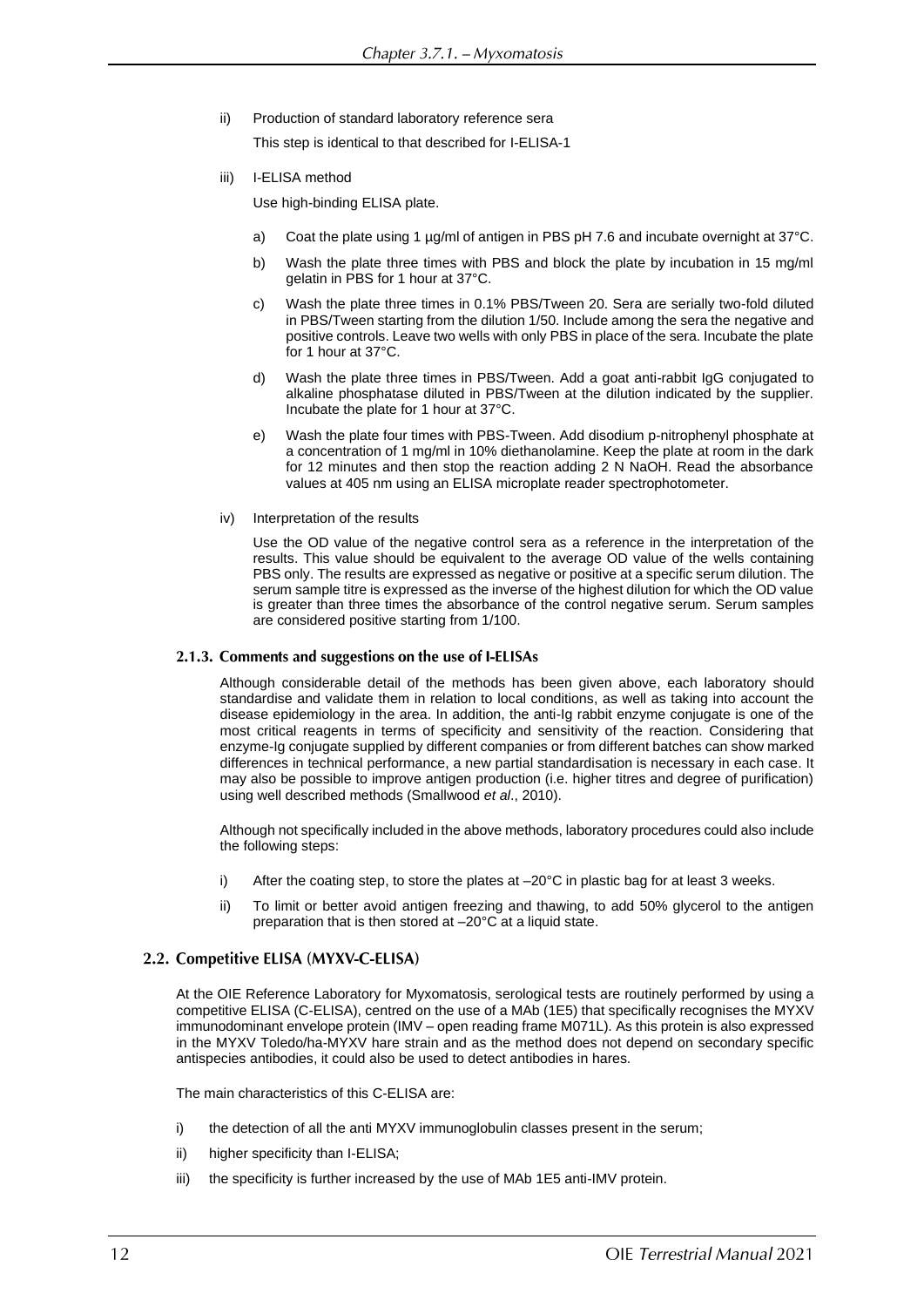The OIE Reference Laboratory<sup>3</sup> can supply the main reagents for the MYXV C-ELISA in a kit format that includes detailed instruction of the methods including the result interpretation.

#### 2.3. Preparation of standard reagents for AGID and IFAT

#### 2.3.1. Preparation of antigen

Antigen is produced from cell cultures using the RK-13 cell line as described above (Section B.2.1.1.i). The monolayer is harvested about 48 hours after infection, when the cells clearly show CPE (80%), and is centrifuged (1000 *g*). The supernatant fluid is retained. Infected cells are frozen and thawed three times to release additional virus and the viral suspension is clarified at 1000 *g*. The newly harvested supernatant is added to the original supernatant. The final supernatant fluid is the antigen and is stored at –20°C or –70°C (for longer conservation). It is titrated in cell cultures before use.

#### 2.3.2. Production of standard laboratory reference sera

This step is identical to that described for I-ELISAs (Section B.2.1)

### 2.4. Indirect fluorescent antibody test (IFAT)

IFAT (Gilbert *et al*., 1989) is carried out using RK-13 cell cultures in flat-bottomed wells of microtitre plates.

#### 2.4.1. Test procedure

- i) Cell suspensions,  $4 \times 10^4$  cells diluted in medium, are distributed in all wells and a confluent cell sheet is formed within 24 hours.
- ii) The medium is discarded and 100 µl of viral suspension (with a multiplicity of infection of 0.05) is added to each well.
- iii) After 2 hours, 100 µl MEM containing 2% calf serum is added.
- iv) After 48 hours of incubation, the plates are washed with PBS and fixed with acetone containing 50% ethanol for 30 minutes at –20°C, or paraformaldehyde (4% in PBS) at room temperature.
- v) The plates are then dried at 37°C for 15 minutes. The plates can be stored at –30°C or –70°C for 3 months.
- vi) Sera are tested by IFA using anti-rabbit IgG conjugated to fluorescein isothiocyanate.
- vii) The test results may be qualitative with sera diluted 1/20, or quantitative with serial dilutions of serum.

### 2.5. Agar gel immunodiffusion test

Agar is prepared as described previously (Section B.1.5.1) using 6 ml per 10 cm Petri dish.

#### 2.5.1. Test procedure

- i) Strips of filter paper containing the standard antigen and antiserum, and discs containing test sera are arranged on the surface of the agar (discs between the strips).
- ii) The plates are incubated in a humid atmosphere at 37°C and read after 24–48 hours.
- iii) Three precipitation lines should appear. If the test sera contain MYXV-specific antibody, at least one of the three lines is bent towards the antigen band; otherwise it remains straight. If sera contain MYXV antigen, at least one of the lines is bent towards the standard serum strip. The test can also be carried out in a more conventional manner using liquid reagents in wells cut in the agar.

<sup>3</sup> List available at[: https://www.oie.int/en/scientific-expertise/reference-laboratories/list-of-laboratories/](https://www.oie.int/en/scientific-expertise/reference-laboratories/list-of-laboratories/)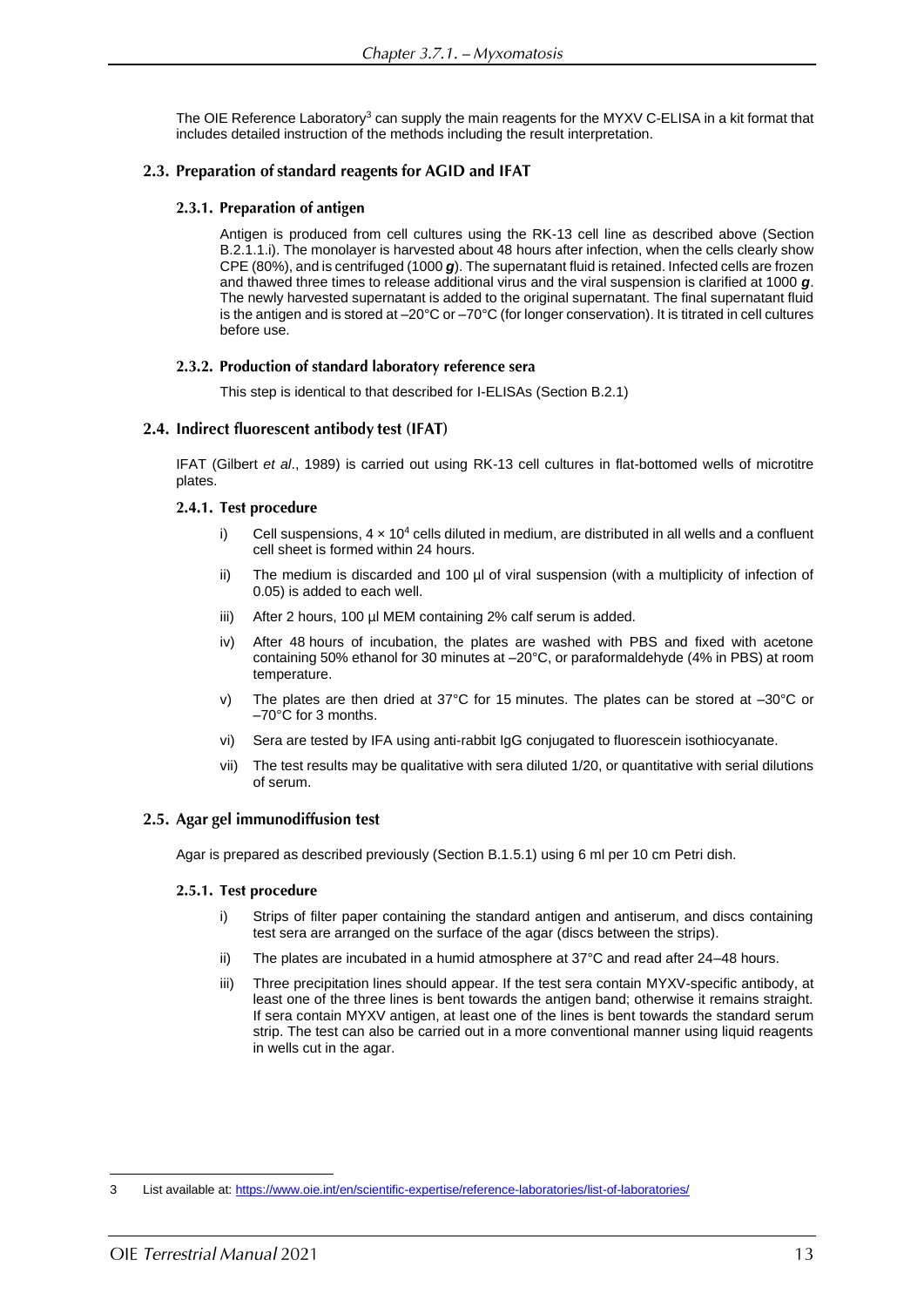# **C. REQUIREMENTS FOR VACCINES**

#### **Background** 1.

Two types of live vaccine have been developed for vaccination against myxomatosis: heterologous vaccines prepared from RFV (Fenner & Woodroofe, 1954; Shope, 1932), and homologous vaccine prepared from attenuated strains of MYXV (Arguello Villares, 1986; Gorski & Mizak, 1985; Saurat *et al*., 1978; Tozzini & Mani, 1975; Von Der Ahe *et al*., 1981). They are both administered subcutaneously or intradermally. Each type of vaccine has its advantages and disadvantages. RFV-based vaccines may be considered less immunogenic. Their use has greatly diminished in recent years and they are not generally used in the meat rabbit industry. Live attenuated MYXV vaccines are more immunogenic and the duration of protection is longer, i.e. around 4–6 months. However, they may be immunosuppressive, particularly in young rabbits (Fenner & Woodroofe, 1954; McKercher & Saito, 1964).

A recombinant attenuated live MYXV strain expressing rabbit haemorrhagic disease virus (either RHDV or RHDV2) capsid protein and conferring double protection against myxomatosis and RHDV (Bertagnoli *et al*., 1996) has been developed and it is commercially available in Europe (Spibey *et al*., 2012). An attenuated field strain of MYXV from Spain (strain 6918) has been similarly engineered and tested in laboratory and field studies as a vaccine against both myxomatosis and RHDV for wild rabbits (Angulo & Barcena, 2007). A novel trivalent recombinant attenuated myxoma virus vectored RHDV1 and RHDV2 vaccine has been approved for use in the EU (Reemers *et al.,* 2020).

Guidelines for the production of veterinary vaccines are given in Chapter 1.1.8 *Principles of veterinary vaccine production*. The guidelines given here and in chapter 1.1.8 are intended to be general in nature and may be supplemented by national and regional requirements.

#### Outline of production and minimum requirements for vaccines  $2.$

#### 2.1. Characteristics of the seed

#### 2.1.1. Biological characteristics of the master seed

A master seed virus (MSV) must be established and used according to a seed-lot system. A record must be kept of its origin, passage history and characteristics.

The viruses employed for vaccine are RFV or MYXV attenuated strains.

i) Rabbit fibroma virus heterologous vaccine

The strains of RFV are usually the original Shope's OA strain (1932), Boerlage's strain, IA variant or various closely related strains. Specific antigenic characteristics of the RFV strains are verified by AGID using monospecific sera against fibroma virus and MYXV.

RFV strains are maintained by passage in specific pathogen free (SPF) rabbits or in unvaccinated rabbits from a stock known to be free (serologically negative) from myxomatosis. Skin on the backs of healthy adult rabbits is shaved, and multiple sites are inoculated with a 1% suspension of virulent material. Fibromas are fully developed within 8– 10 days, at which time the rabbits are humanely killed and the tumours are removed aseptically and homogenised with distilled water. The suspension is stored at –30°C or –70°C in 50% buffered glycerol, or as a 5% dilution in a protein solution (bovine albumin). However, to avoid the use of animals, it is recommended to produce RFV *in vitro* by inoculation of rabbit dermal cell line.

ii) Live attenuated homologous myxomatosis vaccine

The strains of MYXV are field strains attenuated by serial passaging in embryonated chicken eggs, rabbit kidney cells at decreasing temperatures, or chicken embryo cells. The strains usually result from having been cloned several times. Various attenuated strains have been obtained for commercial vaccine preparation (MSD, SG33, Borghi, BT 84, MAV, Leon 162, Poxlap, Pisa, etc.).

The identity of MYXV is confirmed by neutralisation test, FAT or IPMA in RK-13 cells or other suitable cell lines, using a monospecific antiserum (produced by vaccination of rabbits with the specific vaccine viral strain). Identity of MYXV can also be achieved by using molecular methods (i.e. PCR using specific primers). In this way it is also possible to better characterise the genomic properties of the attenuated viral strain.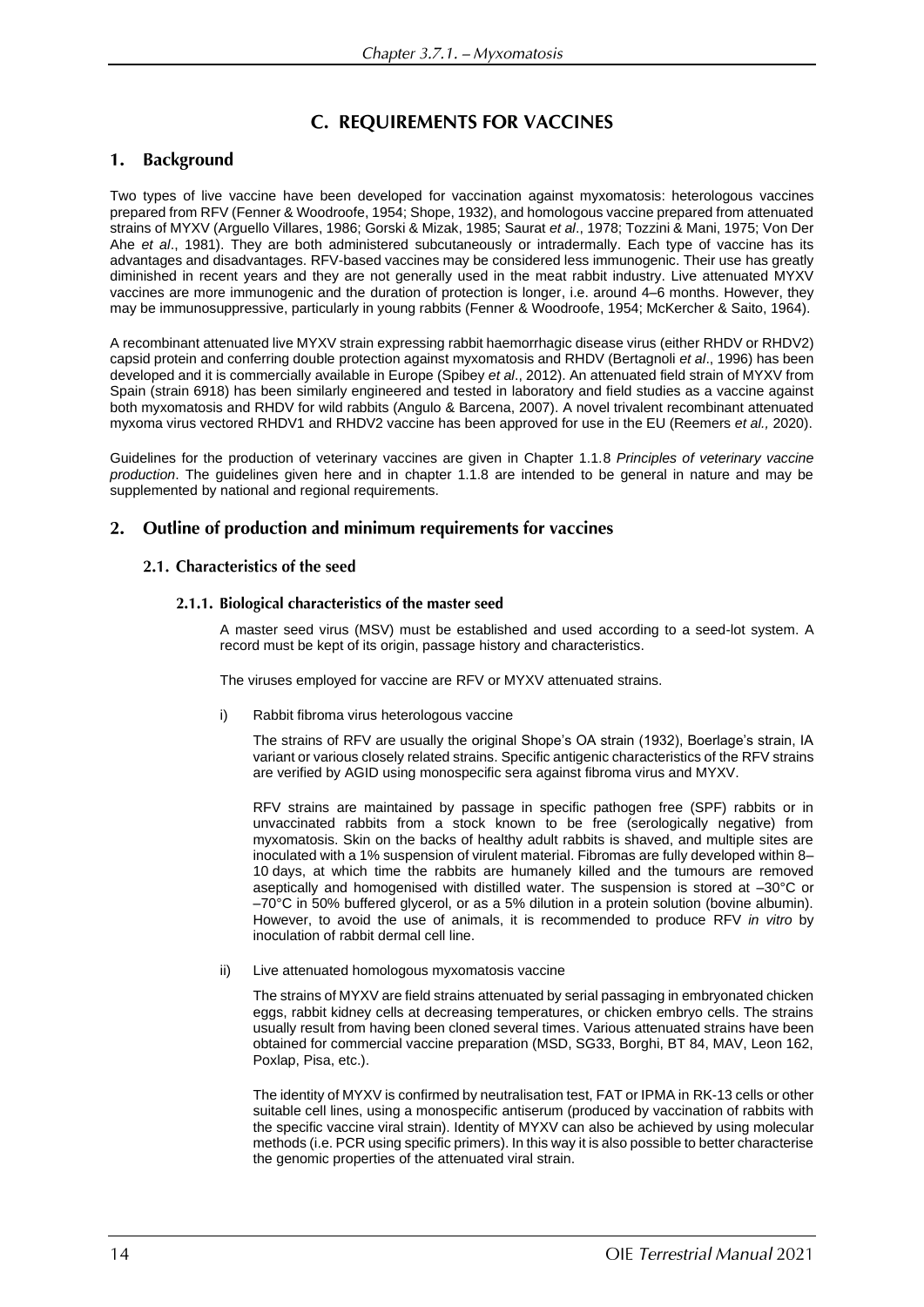MYXV may be grown on chicken embryo cell culture obtained from flocks free from specified pathogens. MYXV can also be cultivated on suitable cell lines (rabbit dermal cell line) and on RK-13 cells.

iii) Recombinant attenuated live MYXV strain expressing RHDV

The vaccine is constructed from laboratory-attenuated strains of myxoma virus and the capsid protein gene of an RHDV isolate (either RHDV1 or RHDV2) (Bertagnoli *et al.,* 1996; Reemers *et al.,* 2020; Spibey *et al.,* 2012). Standard laboratory methods for MYXV live attenuated vaccine are used and the RHDVs capsid gene was inserted into the MGF/M11L locus of the myxoma virus genome. Vaccine material is prepared in rabbit kidney cells (RK-13).

#### 2.1.2. Quality criteria (sterility, purity freedom from extraneous agents)

The master seed must be free from bacterial, fungal, mycoplasmal and viral contamination. Purity is determined by testing for a variety of contaminants, i.e. extraneous viruses, bacteria, mycoplasmas and fungi. Tests for sterility and freedom from contamination of biological materials should be performed according to chapter 1.1.4.

In particular, testing for contaminating viruses is done by inoculating a confluent monolayer of Vero cells. Vaccine, adjusted to the equivalent of 20 doses/ml, is neutralised with an equal volume of monospecific hyperimmune serum for 30 minutes at 37°C. The mixture is filtered through a 0.22 um membrane filter, and 1 ml volumes are inoculated into five 25 ml bottles of cell cultures. These are kept under observation for 7 days. After harvesting, the cells are suspended in medium and subjected to several freeze–thaw cycles, followed by centrifugation and filtration, and the material is inoculated into fresh cultures and observed for 7 days. There should be no evidence of CPE. For excluding the presence of RHDV, haemagglutination of human O red blood cells, RT-PCR or ELISA can be performed.

#### 2.1.3. Validation as a vaccine strain

The test is carried out for each route of administration indicated. Use at least five rabbits, of the minimum age recommended for vaccination and negative for myxomatosis (serologically negative). Administer by a recommended route a quantity of virus corresponding to not less than 10 times the maximum titre that may be expected in a dose of vaccine. Observe the rabbits for 28 days. Record the body temperature the day before vaccination, at vaccination, 4 hours after vaccination and then daily for 4 days; note the maximum temperature increase for each animal. No abnormal local or systemic reaction occurs; the average temperature increase does not exceed 1°C and no animal shows a rise greater than 2°C. A local reaction lasting less than 28 days may occur.

The innocuity of the viral strains (both RFV and MYXV), used for vaccine preparation, for pregnant females and for suckling rabbits should be assessed (see Section C.2.3.2). They should be safe also for other species (e.g. guinea-pigs, adult mice and hares).

### 2.2. Method of manufacture

#### 2.2.1. Procedure

i) Rabbit fibroma virus heterologous vaccine

The original production of RFV was by multiple intradermal inoculations of seed virus into the skin on the back of a number of rabbits. The product of fibroma homogenate can be stored by freezing or used immediately. Alternative production in rabbit dermal cell line such as RK-13 (Jerabek, 1980) is recommended. After clarification by centrifugation, the supernatant fluid is mixed with a stabiliser containing antibiotics and is distributed into ampoules or bottles for Iyophilisation. Kaolin may be added as an adjuvant (40 mg/ml) to strengthen intensity and duration of immunisation, in which case the vaccine is administered subcutaneously.

ii) Live attenuated homologous myxomatosis vaccine and recombinant attenuated live MYXV+RHDV

MYXV is propagated in a suitable cell line (e.g. RK-13). Virus is harvested after 2–6 days. The viral suspension may be stored at  $-70^{\circ}$ C. The vaccine is prepared by diluting in specified proportions the viral preparation with a stabiliser for Iyophilisation. After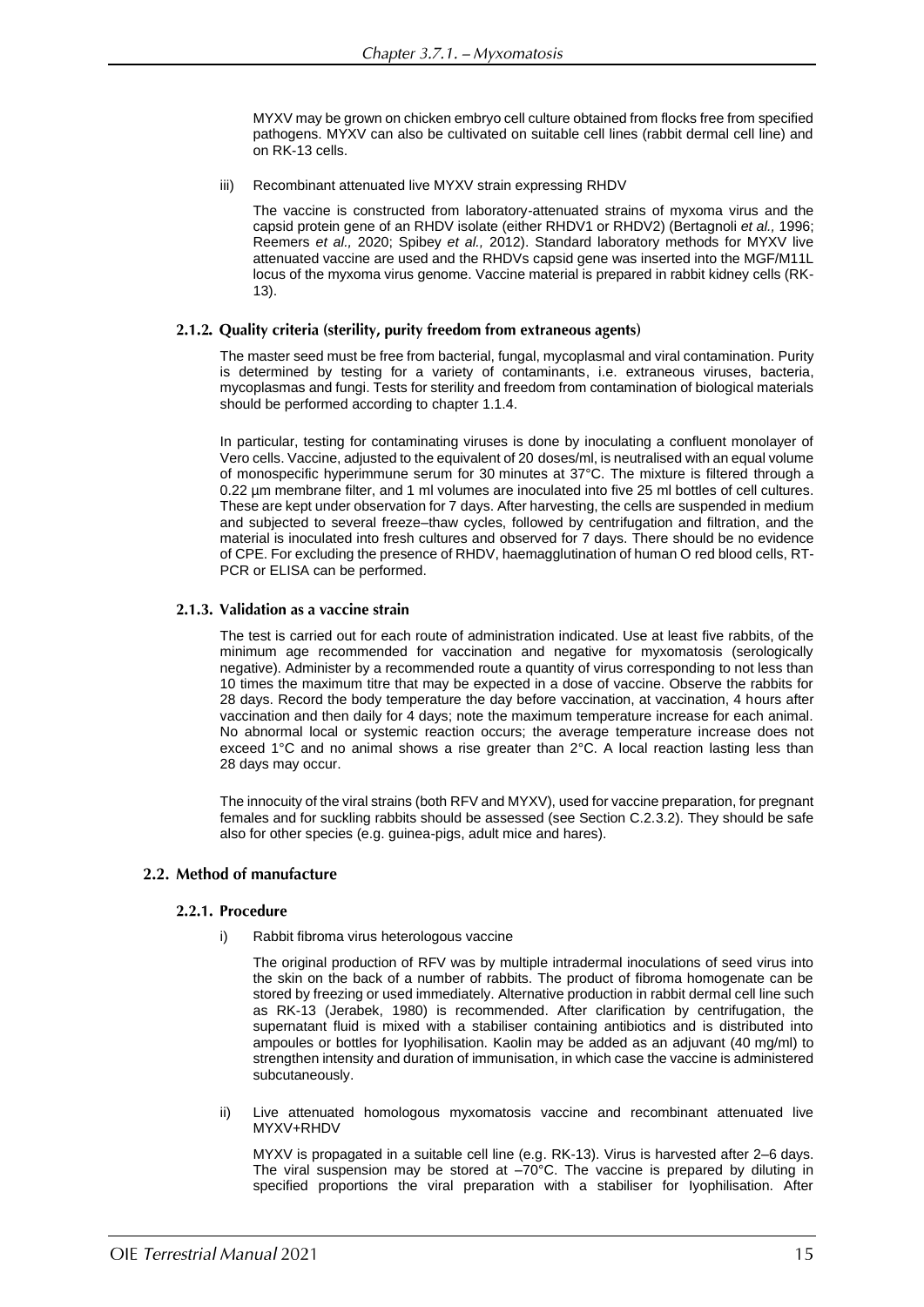homogenisation, the product is distributed into bottles for Iyophilisation, the bottles being sealed under vacuum or in sterile nitrogen.

#### 2.2.2. In-process control

The batch potency is determined by measurement of virus content. Serial dilutions of the vaccine RFV or MYXV) are inoculated into suitable cell cultures. One dose of vaccine shall contain not less than the minimum titre previously established.

i) Rabbit fibroma virus heterologous vaccine

The RFV titre was originally measured *in vivo* by calculating the ID<sub>50</sub> after intradermal inoculation of serial dilutions of the clarified supernatant fluid into several sites (e.g. five) on up to six rabbits. A dilution of a standard preparation of RFV was also inoculated into each rabbit to confirm the animal's correct response to inoculation. However, it is recommended to perform the titration *in vitro* in RK-13 cells (TCID<sub>50</sub>).

ii) Live attenuated homologous myxomatosis vaccine and recombinant attenuated live MYXV+RHDV

Titration of MYXV can be done in RK-13 cells (TCID50).

In each case the titre should correlate with the required potency as defined by the test for batch potency, see Section C.2.3.3.

#### 2.2.3. Final product batch tests

i) Sterility

See Section C.2.1.2.

ii) Identity

The identity of RFV and MYXV are determined in RK-13 cells by one of the methods of identification of the agent (e.g. FAT or IPMA using monospecific serum or MAbs, or PCR).

iii) Safety

The use of target animal batch release safety tests or laboratory animal batch release safety tests should be avoided wherever possible and should always adhere to the '3 Rs' principles.

a) Rabbit fibroma virus heterologous vaccine

The pathogenicity of the RFV strains is tested by inoculating rabbits with serial dilutions of supernatant fluids obtained by centrifugation of tumour preparations. Macroscopic and histopathological features and the course of development of fibromas are tested in SPF rabbits periodically. Note that numerous serial passages in rabbits may induce mutation to the inflammatory IA strain, which produces severe lesions that are more inflammatory than neoplastic.

b) Live attenuated homologous myxomatosis vaccine and recombinant attenuated live MYXV+RHDV

The residual pathogenicity of the MYXV strains is tested by intradermal inoculation into SPF rabbits or unvaccinated rabbits free from myxomatosis (serologically negative). These rabbits should not develop more than a local reaction with possibly small secondary lesions on the head that disappear within a few days.

For all types of vaccines, the rectal temperature and the body weight should be recorded as additional parameters. Behavioural and feeding/drinking changes should be also monitored. Rabbits should be put under observation for 28 days.

iv) Batch potency

See Section C.2.2.2.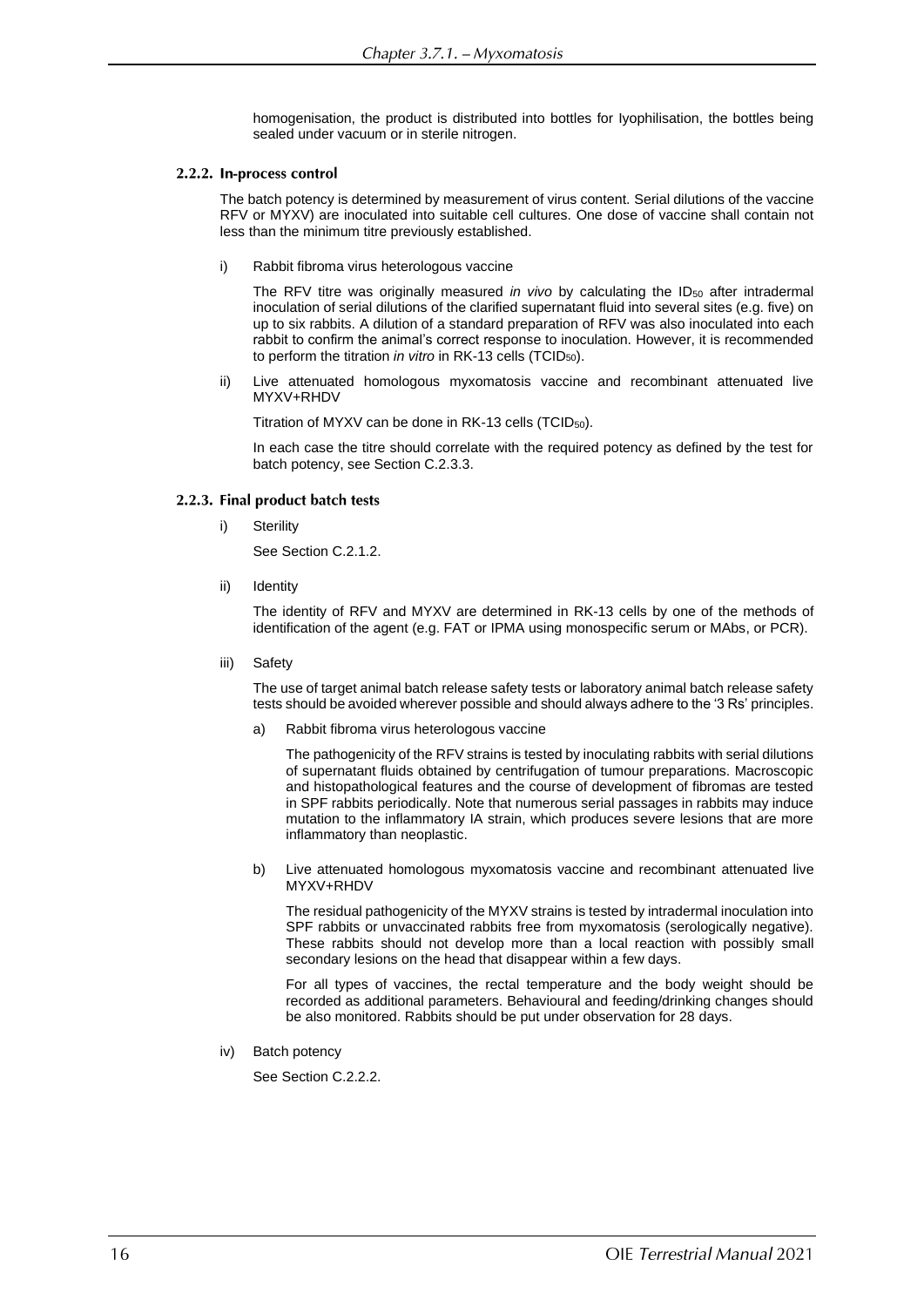### 2.3. Requirements for regulatory approval

#### 2.3.1. Manufacturing process

For regulatory approval of vaccine, all relevant details concerning manufacture of the vaccine (see Section C.2.2) and quality control testing (see Section C.2.1.2) should be submitted to the authorities. This information shall be provided from three consecutive vaccine batches with a volume not less than 1/3 of the typical industrial batch volume. In-process controls are part of the manufacturing process.

#### 2.3.2. Safety requirements

Several tests are performed to demonstrate different aspects of safety. The safety of ten times the normal dose must be demonstrated. Also, it is necessary to examine the organ dissemination of vaccine virus within the vaccinated animal, the ability of vaccine virus to spread from the vaccinated animal to in-contact animals and to test whether there is reversion-to-virulence of the vaccine virus.

i) To test the use of ten times the normal dose (overdose)

After rehydration, ten doses of the lyophilised RFV vaccine are injected subcutaneously into each of three susceptible rabbits, which are then observed for 21 days. Local reactions should be slight with no generalisation and effect on general health. MYXV vaccine is tested using ten doses injected intradermally into the ears of three susceptible rabbits, which are then observed for 21 days. The primary myxoma lesion should remain mild and no abnormal local or systemic reaction should occur,

ii) To test the use of the vaccine in pregnant rabbits

Administer the virus to not less than five pregnant rabbits according to the schedule to be recommended on the label. Prolong the observation period until 1 day after parturition. The rabbits remain in good health and there is no abnormal local or systemic reaction. No adverse effects on the pregnancy or the offspring are noted.

iii) To test the potential increase in virulence (reversion-to-virulence)

Administer by a recommended route to each of two rabbits, 5–7 weeks old and that do not have antibodies against myxoma virus, a quantity of virus that will allow recovery of virus for the passages described below. Use vaccine virus at the least attenuated passage level that will be present between the master seed lot and a batch of the vaccine. Humanely kill the rabbits 5–10 days after inoculation and remove from each rabbit organs (lungs and liver), or tissues with sufficient virus to allow passage; homogenise the organs and tissues in a suitable buffer solution, centrifuge the suspension and use the supernatant for further passages. Inoculate the supernatant into suitable cell cultures (e.g. RK13) to verify the presence of virus. Administer by an appropriate route, at a suitable rate, a suitable volume of the supernatant to each of two other rabbits of the same age and the same susceptibility. This operation is then repeated at least five times. If the virus has disappeared, a second series of passages *in vitro* is carried out. Inoculate virus from the highest recovered passage level to rabbits, observe for 28 days and compare any reactions that occur with those seen in the test for safety described above. There should be no indication of an increase in virulence as compared with the non-passaged virus. If virus is not recovered in either of two series of passages, the vaccine virus also complies with the test.

#### 2.3.3. Efficacy requirements

Different trials must be undertaken from representative batches of final product containing the minimum titre or potency. The same protocol is adopted for both RFV and MYXV vaccines. The protective effect is demonstrated as follows:

A minimum of five adult rabbits is inoculated with a dose of vaccine*,* and three rabbits serve as unvaccinated controls. After not less than 21 days after vaccination, all rabbits are inoculated by a suitable route (e.g. intradermally into the eyelids or in two sites on the flank), with a pathogenic strain of MYXV (example: 0.1 ml inoculum of the Lausanne virus strain containing  $10^3$  ID<sub>50</sub> [median infectious dose]). Observe the rabbits for a further 21 days. The test is not valid if less than 66 per cent of the control rabbits display typical signs of myxomatosis. A vaccine containing MYXV or RFV complies with the test if not less than 80 per cent of vaccinated rabbits show no signs of myxomatosis.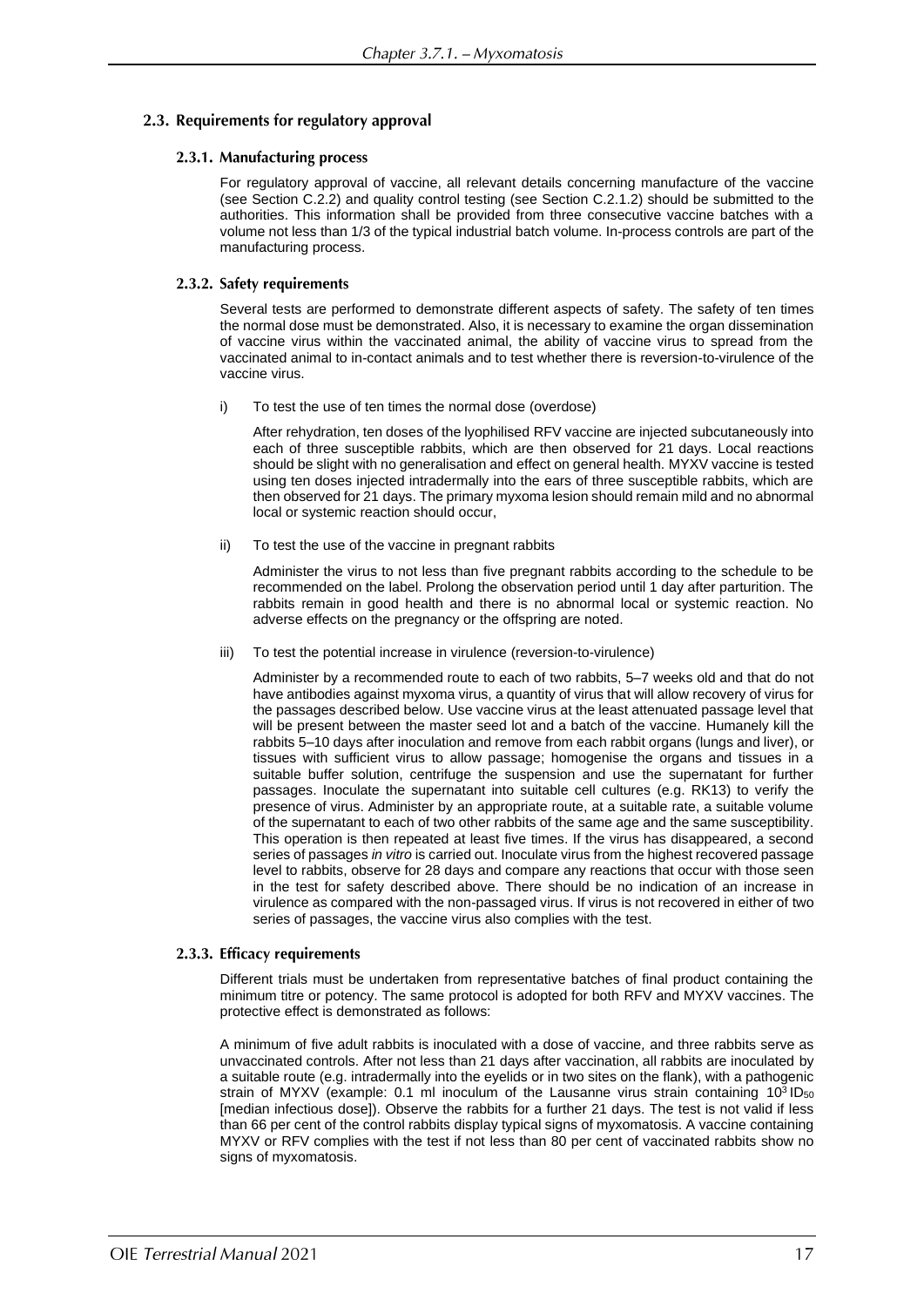The manufacturer shall have established a minimum titre or potency taking into account loss in potency during the shelf life.

#### 2.3.4. Duration of immunity

Several groups of five susceptible rabbits are vaccinated with either RFV or MYXV vaccine. One batch is tested by challenge infection (as in efficiency test, see C.2.3.3), at 1, 2, 3, 6, and 9 months for MYXV*.* The duration of immunity is deduced from the time during which not less than 80 per cent of vaccinated rabbits show no signs of myxomatosis.

#### 2.3.5. Stability

Stability studies (based on an acceptable potency test) are required to establish the validity of the expiry date that appears on the product package. Some authorities allow the use of accelerated stability tests to determine a provisional expiry date for products, e.g. incubating at 37°C for 1 week for each year of dating. Such estimates must be confirmed by periodic real-time potency tests on at least three different batches/serials through the period of time indicated by the expiry date, and 3–6 months beyond. For attenuated live vaccines, testing should be done at release and at the approximate expiry date until a statistically valid record has been established.

Titrations of vaccine virus are carried out at intervals until 3 months beyond the requested shelf life on at least three batches of vaccine.

#### **REFERENCES**

AGUEDA-PINTO A., LEMOS DE MATOS A., ABRANTES M., KRABERGER S. RISALDE M.A., GORTÁZAR C., MCFADDEN G., VARSANI A. & ESTEVES P.J. (2019). Genetic Characterization of a Recombinant *Myxoma* Virus in the Iberian Hare (*Lepus granatensis*) *Viruses,* **11**, 530; doi:10.3390/v11060530

ALBINI S., SIGRIST B., GÜTTINGER R., SCHELLING C., HOOP R.K. & VÖGTLIN A. (2012). Development and validation of a *Myxoma* virus real-time polymerase chain reaction assay. *J. Vet. Diagn. Invest.,* **24**, 135–137.

ANGULO E. & BARCENA J. (2007). Towards a unique and transmissible vaccine against myxomatosis and rabbit haemorrhagic disease for rabbit populations. *Wildl. Res*., **34**, 567–577.

ARGUELLO VILLARES J.L. (1986). Contribución a la profilaxis de la mixomatosis del conejo mediante el uso de una ceba homologa. *Medicina Veterinaria*, **3**, 91–103.

BELSHAM G.J., POLACEK C., BREUM S.Ø., LARSEN L.E. & BØTNER A. (2010). Detection of myxoma viruses encoding a defective M135R gene from clinical cases of myxomatosis; possible implications for the role of the M135R protein as a virulence factor. *Virol. J.,* **7**, 7.

BERTAGNOLI S., GELFI J., LEGALL G., BOILLETOT E., VAUTHEROT J.F., RASSCHAERT D., LAURENT S., PETIT F., BOUCRAUT-BARALON C. & MILON A. (1996). Protection against myxomatosis and rabbit viral hemorrhagic disease with recombinant *Myxoma* virus expressing rabbit hemorrhagic disease virus capsid protein. *J. Virol.,* **70**, 5061–5066.

BEST S.M., COLLINS S.V. & KERR P.J. (2000). Coevolution of host and virus: cellular localization of virus in *Myxoma* virus infection of resistant and susceptible European rabbits. *Virology,* **277**, 76–91.

CAMUS-BOUCLAINVILLE C., GRETILLAT M., PY R., GELFI J., GUERIN J.L. & BERTAGNOLI S. (2011). Genome sequence of SG33 strain and recombination between wild-type and vaccine *Myxoma* viruses. *Emerg. Infect. Dis.,* **17**, 633–638.

CANCELLOTTI F.M., GELMETTI D. & TURILLI C. (1986). Diagnostic techniques for early diagnosis of rabbit Myxomatosis. *IV International Symposium of Veterinary Laboratory Diagnosticians.* Amsterdam, Netherlands. Utrecht: Koninklijke Nederlandse Maatschappij voor Diergeneeskunde, pp 798–801.

CAVADINI P., BOTTI G., BARBIERI I., LAVAZZA A. & CAPUCCI L. (2010). Molecular characterization of SG33 and Borghi vaccines used against myxomatosis. *Vaccine,* **28**, 5414–5420.

DALTON K.P., MARTÍN J.M., NICIEZA I., PODADERA A., DE LLANO D., CASAIS R., GIMENEZ S., BADIOLA I., AGÜERO M., DURAN M., BUITRAGO D., ROMERO L.J., GARCÍA E. & PARRA F. (2019). *Myxoma* virus jumps species to the Iberian hare. *Transbound. Emerg. Dis*., **66**, 2218–2226.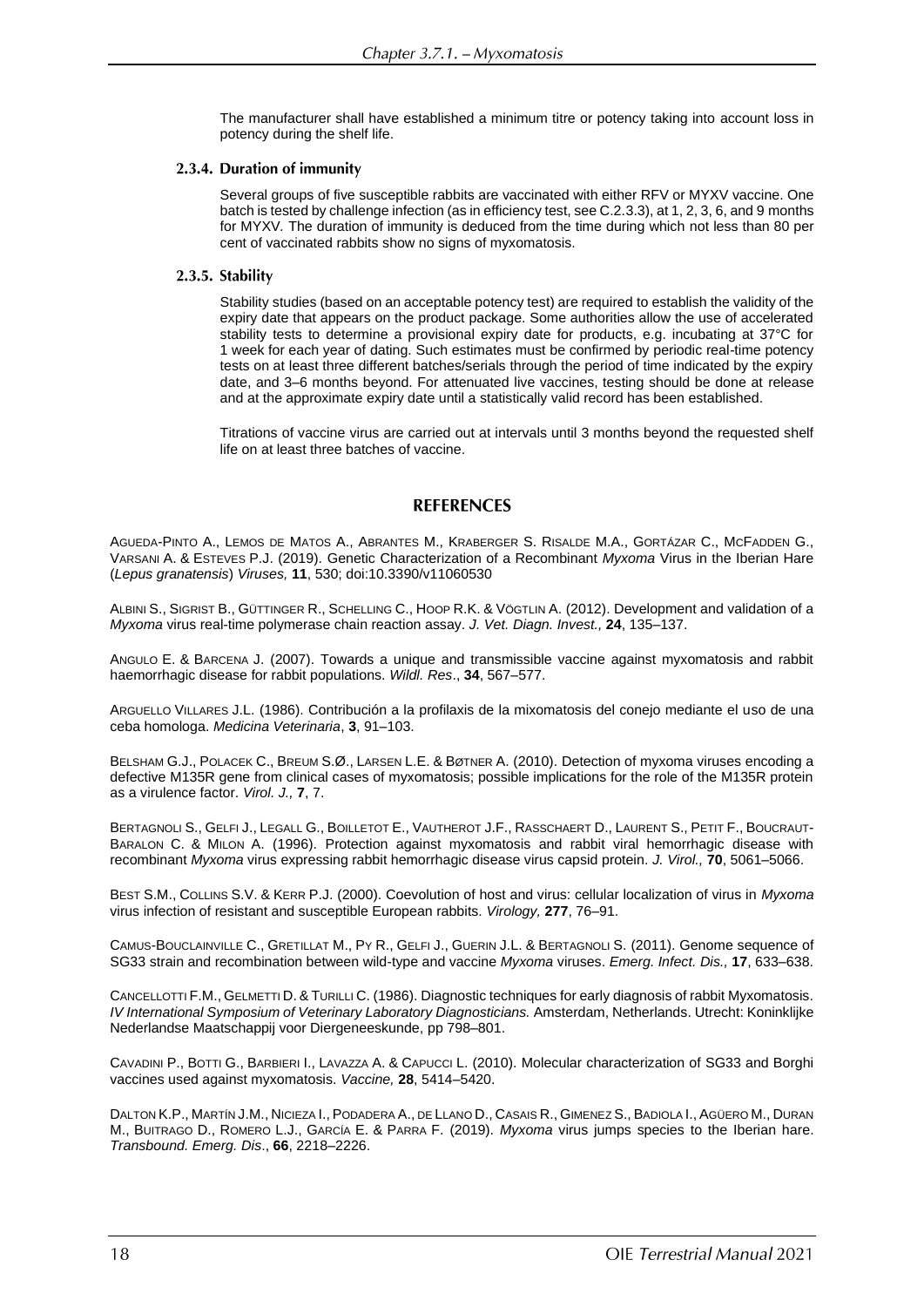DUARTE M.D., BARROS S.C., HENRIQUES A.M., FAGULHA M.T., RAMOS F., LUÍS T. & FEVEREIRO M. (2014). Development and validation of a real time PCR for the detection of *Myxoma* virus based on the diploid gene M000.5L/R. *J. Virol. Methods*, **196**, 219–224.

FENNER F. (1994). *Myxoma* virus. *In:* Virus Infections of Vertebrates, Vol. 5. Virus Infections of Rodents and Lagomorphs, Osterhaus A.D.M.E., ed. Elsevier Science B.V., Amsterdam, Netherlands, pp. 59–71.

FENNER F & FANTINI B. (1999). Biological Control of Vertebrate Pests. The History of Myxomatosis – an Experiment in Evolution. CAB International, New York, USA.

FENNER F. & RATCLIFFE F.N. (1965). Myxomatosis. Cambridge University Press, London, UK.

FENNER F. & WOODROOFE G.M. (1954). Protection of laboratory rabbits against myxomatosis by vaccination with fibroma virus. *Aust. J. Exp. Biol*., **32**, 653–668.

GARCIA‐BOCANEGRA I., CAMACHO‐SILLERO L., RISALDE M.A.,DALTON K.P., CABALLERO‐GÓMEZ J. AGÜERO M., ZORRILLA I. & GÓMEZ‐GUILLAMÓN F. (2019). First outbreak of myxomatosis in Iberian hares (*Lepus granatensis*). *Transbound. Emerg. Dis*., **66**, 2204–2208.

GELFI J., CHANTAL J., PHONG T.T., PY R. & BOUCRAUT-BARALON C. (1999). Development of an ELISA for detection of *Myxoma* virus-specific rabbit antibodies; test evaluation for diagnostic applications on vaccinated and wild rabbit sera. *J. Vet. Diagn. Invest*., **11**, 240–245.

GILBERT Y., PICAVET D.P. & CHANTAL J. (1989). Diagnostic de la myxomatose: mise au point d'une technique d'immunofluorescence indirecte. Utilisation de prélèvements sanguins sur papier buvard pour la recherche d'anticorps. *Rev. sci. tech. Off. int. Epiz*. **8**, 209–220.

GORSKI J. & MIZAK B. (1985). Polish vaccine against myxomatosis in rabbits. *Med. Weter.,* **41**, 113–116.

JERABEK J. (1980). Applicability of shope fibroma virus replicated In cell cultures for immunoprophylaxis of rabbit myxomatosis. *Acta Vet. Brno*, **49**, 259–267.

JOUBERT L. (1973). La Myxomatose T. II. Série : Les Maladies Animales à Virus. L'Expansion éditeur, Paris, France.

KERR P.J. (1997). An ELISA for epidemiological studies of myxomatosis: persistence of antibodies to *Myxoma* virus in European rabbits (*Oryctolagus cuniculus*). *Wildl. Res*., **24**, 53–65.

KWIT E., OSIŃSKI Z. & RZEŻUTKA A. (2019). Detection of viral DNA of *Myxoma* virus using a validated PCR method with an internal amplification control. *J. Virol. Methods*., **272**, 113709.

MARCATO P.S.& ROSMINI R. (1986). Patologia del coniglio e della lepre, atlante a colori e compendio. Società Editrice Esculapio, Bologna, Italy, pp. 16–22.

MARLIER D., MAINIL J., LINDEN A. & VINDEVOGEL H. (2000). Infectious agents associated with rabbit pneumonia: isolation of amyxomatous *Myxoma* virus strains. *Vet. J.,* **159**, 171–178.

MCKERCHER D.G. & SAITO J.K. (1964). An attenuated live virus vaccine for myxomatosis. *Nature,* **202**, 933–934.

REEMERS S., PEETERS L., VAN SCHIJNDEL J., BRUTON B., SUTTON D., VAN DER WAART L. & VAN DE ZANDE S. (2020). Novel Trivalent Vectored Vaccine for Control of Myxomatosis and Disease Caused by Classical and a New Genotype of Rabbit Haemorrhagic Disease Virus. *Vaccines,* **8**, 441.

SAURAT P., GILBERT Y. & GANIERE J.P. (1978). Etude d'une souche de virus myxomateux modifié. *Rev. Med. Vet.,*  **129**, 415–451.

SHOPE R.E. (1932). A filtrable virus causing a tumor like condition in rabbits and its relationship to virus myxomatosis. *J. Exp. Med*., **56**, 803.

SMALLWOOD S.E., RAHMAN M.M., SMITH D.W. & MCFADDEN G. (2010). *Myxoma* virus: propagation, purification, quantification, and storage. *Curr. Protoc. Microbiol*., May; Chapter 14: Unit 14A.1. doi: 10.1002/9780471729259.mc14a01s17.

SPIBEY N., MCCABE V.J., GREENWOOD N.M., JACK S.C.,SUTTON D.&VAN DER WAART L. (2012). Novel bivalent vectored vaccine for control of myxomatosis and rabbit haemorrhagic disease. *Vet. Rec*.*,* **170**, 309–313.